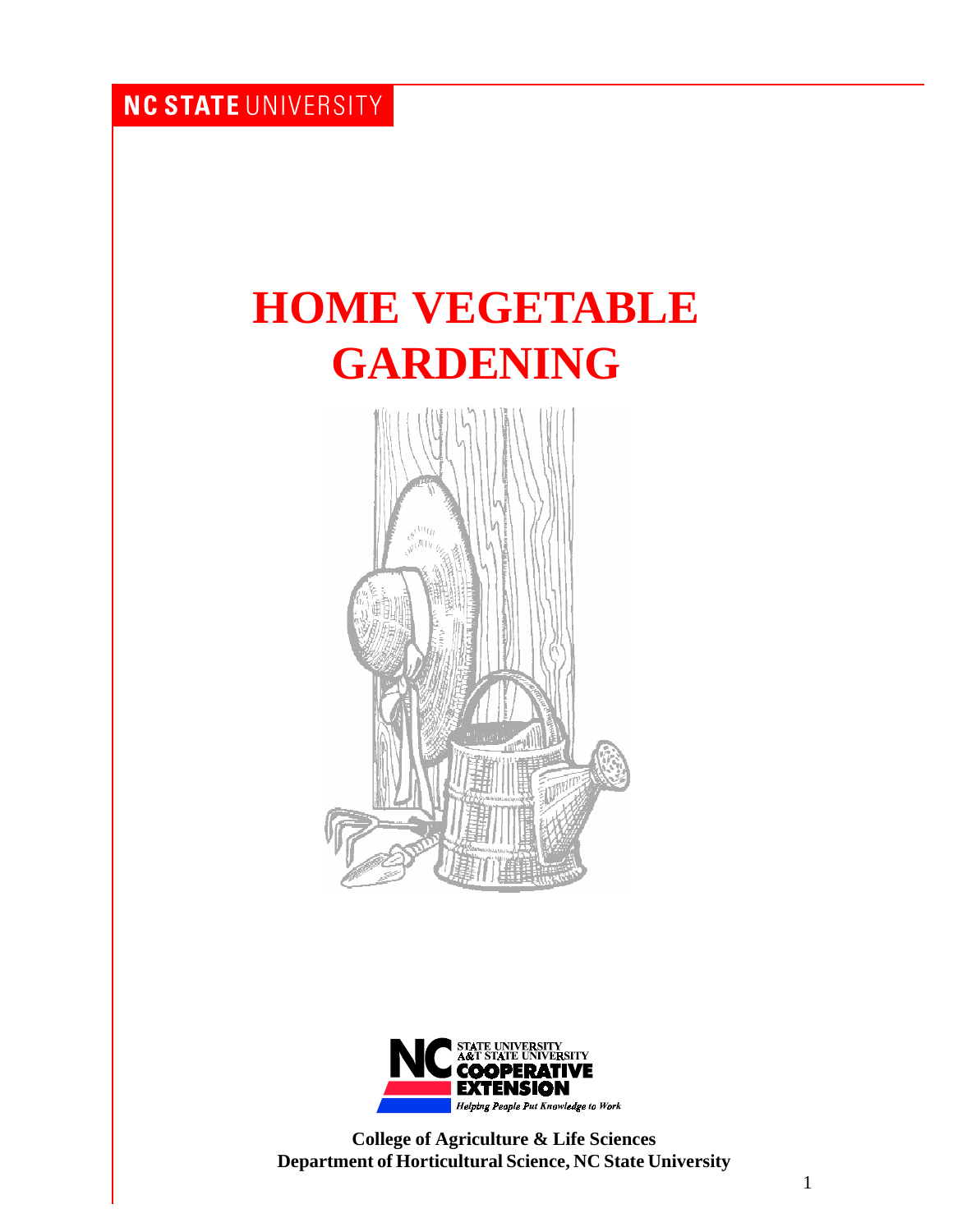# HOME

## **Contents**

# VEGETABLE GARDENING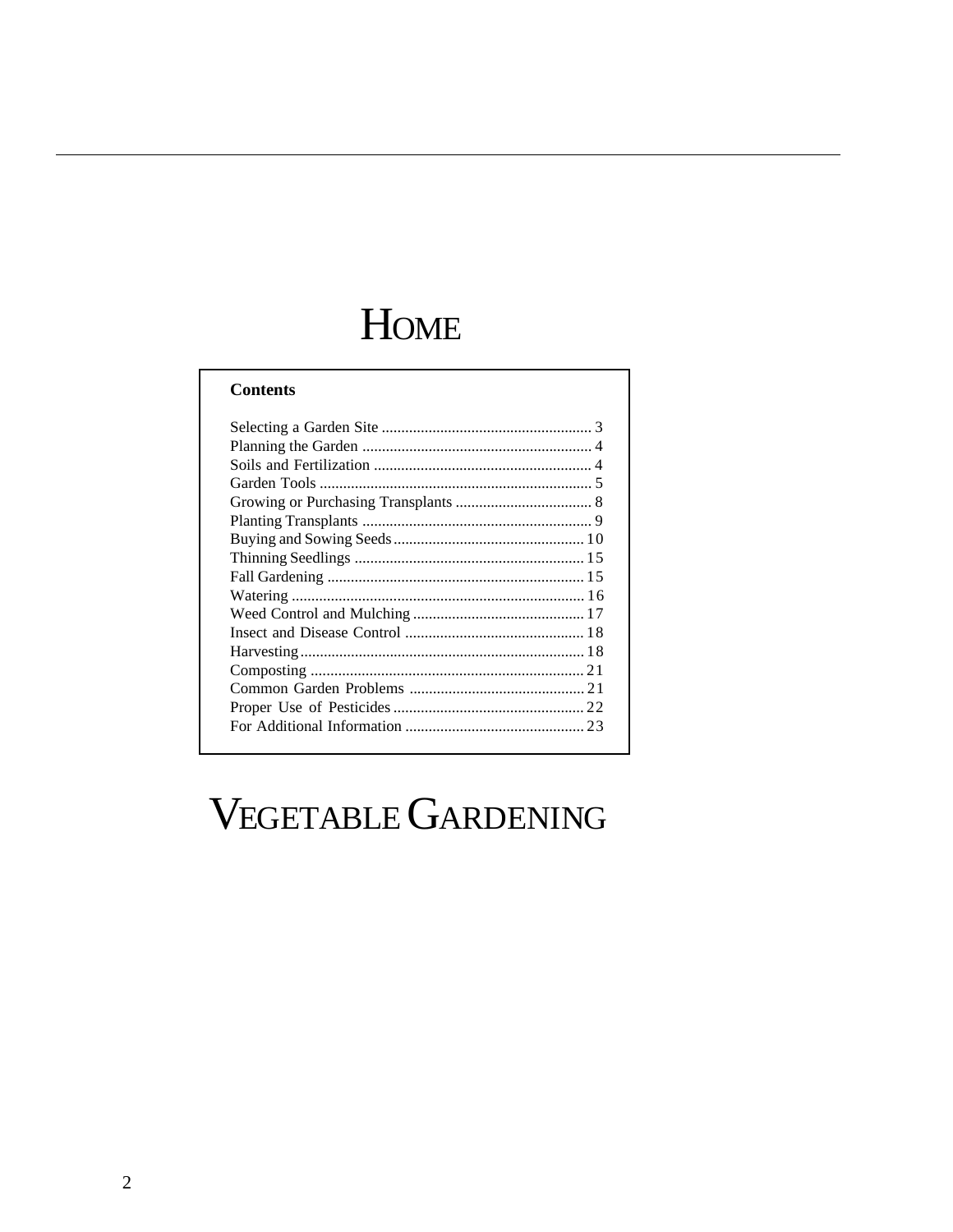ardening means different things to different people. Thouardening means<br>different things to<br>different people. Thou-<br>sands view gardening as a hobby, a relaxing escape from the pressures of an urban environment. For these people, the food produced may be almost secondary. Growing fresh vegetables, herbs, or fruits provides a great sense of joy and accomplishment. A vegetable garden can also reduce the family's food budget, and it can be a source of hard-to-find vegetables such as kohlrabi, Chinese cabbage, horseradish, salsify, and pak choi. One of the main reasons that people garden is that vegetables from the supermarket cannot compare in taste, quality, or freshness with vegetables grown in the home garden.

The vegetable garden has traditionally been located in an area separate from other parts of the landscape because it was considered unsightly. With proper planning, however, the garden can be both functional and attractive. Landscape designers today often incorporate edible plants into many areas of the home landscape and ornamental plants such as flowering annuals into the vegetable garden. This gardening philosophy, coupled with our favorable climate, can offer gardening opportunities nearly all year long.

## **Selecting a Garden Site**

If you are a beginning gardener with an average-sized family, you will not need a lot of space for a vegetable garden. An area 25 feet square should be adequate. Be careful not to start with too large a space; it is easy to "bite off more than you can chew."

Regardless of size, there are five factors to consider in selecting a garden site. The first is **sunlight**. All vegetables need some sunlight. The garden should receive at least 6 hours of direct sunlight each day. Eight to 10 hours each day is ideal. Vegetables should therefore be planted away from the shade of buildings, trees, and shrubs. Some leafy vegetables such as broccoli, collards, spinach, and lettuce tolerate shadier conditions than other vegetables, but if your garden does not receive at least 6 hours of sunlight daily, you will not be successful growing vegetables.

The second consideration is **nearness to the house**. The closer the vegetable garden and the easier it is to reach, the more you will probably use it. You will be more likely to harvest vegetables at their peaks and thus take maximum advantage of garden freshness. It is also more likely that you will keep up with jobs such as weeding, watering, insect and disease control, and succession plantings if the garden is close by.

The third consideration is **soil**. You do not need to have the ideal type of soil to grow a good garden. If possible, the soil should be fertile and easy to till, with just the right texture—a loose, well-drained loam. Avoid any soil that remains soggy after a rain. Heavy clay and sandy soils can be improved by adding organic matter. Of course, gardening will be easier if you start with a naturally rich soil.

The fourth consideration is **water**. Including rain and irrigation, the garden needs at least 1 inch of water per week. Therefore, it is essential to locate the garden near a spigot or some other water source.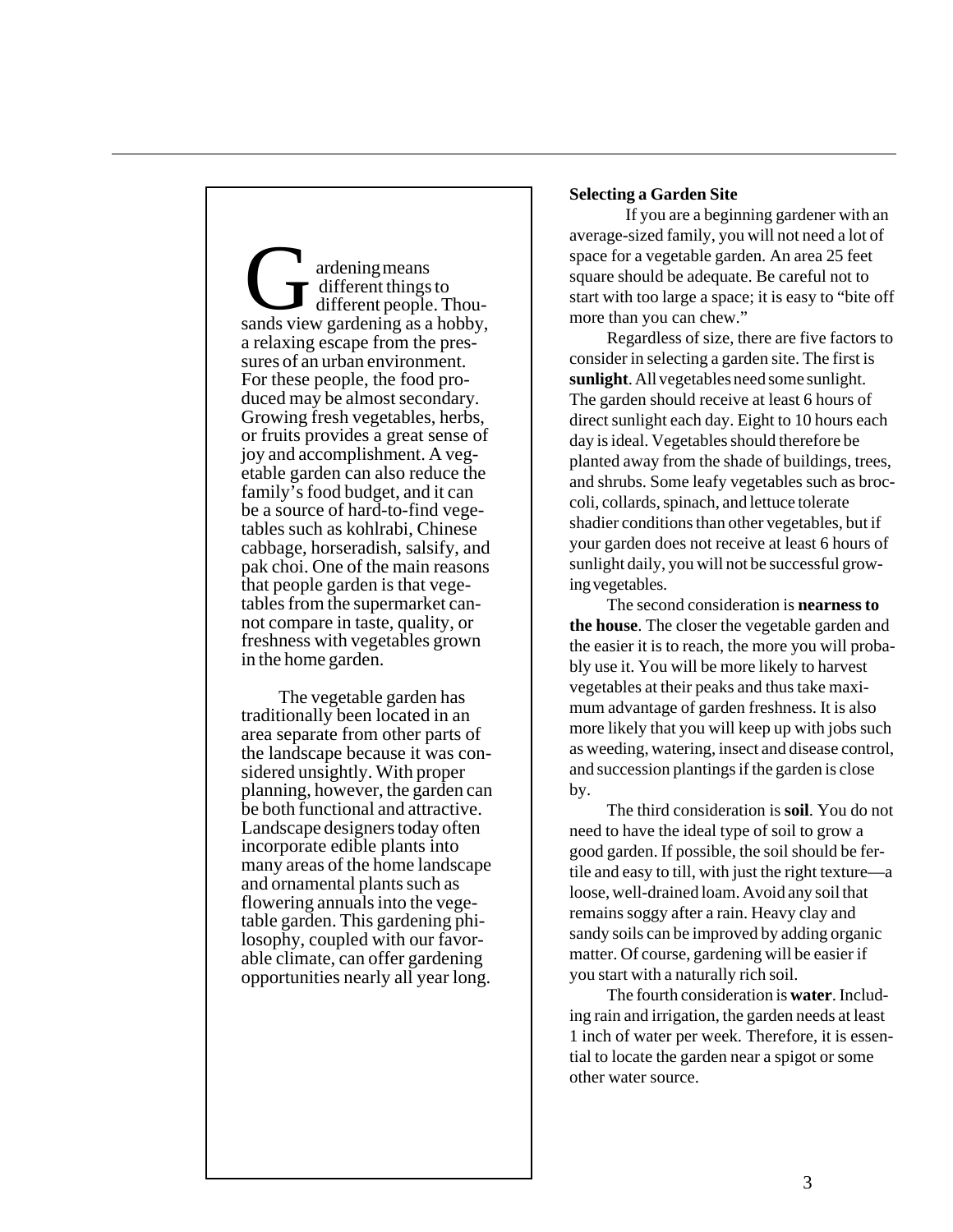The fifth consideration is **good air drainage**. Avoid locating the garden in a low spot such as the base of a hill or at the foot of a slope bordered by a solid fence. These areas are slow to warm in the spring, and frost forms more readily in them because cold air cannot drain away. Vegetable gardens located on high ground are more likely to escape light freezes, permitting an earlier start in the spring and a longer harvest in the fall.

### **Planning the Garden**

The first step in planning your garden is selecting the vegetables you want to grow. With a few exceptions, you can plant what you like. Only a few vegetables may be unsuitable because of space limitations, improper climate, or unusually poor growing conditions.

The second step is to draw a diagram of the garden site. The diagram should show the kind of vegetables to be planted, the distance between rows, and the time of planting. Including dates will help you remember tasks that might otherwise be put off until too late.

The 25-by-42-foot garden shown in Figure 1 should produce most of the vegetables needed for canning, freezing, and fresh use by two people for one year. Most of the rows in the plan are occupied by two crops in succession during the growing season. Because sweet corn requires a large amount of space, the overall yield from the garden would be higher if lima or snap beans were planted in place of corn. A garden of this size will require about 1/2 hour of work a day to obtain maximum production.

### **Garden Tools**

Many tools are available to help you grow a vegetable garden. They range in quality from discount store lines to high-priced luxury models. Tools somewhere between these two extremes are suitable for most gardeners. The tools considered essential for maintaining a small or moderate-sized garden are a spade or four-pronged digging fork, trowel, rake, hoe, measuring stick, string, stakes, and irrigation equipment. To this basic list you

may wish to add a wheel cultivator, small sprayer, and wheelbarrow. With these tools at hand, you can readily handle most garden tasks. (See chart on next page.)

In purchasing tools consider the size of the garden, the job to be done, and the amount of money you wish to spend. In the long run, it pays to purchase tools of good quality, as they will give better service and stay sharp longer. If properly cared for, they can last a lifetime.

## **Soils and Fertilization**

A good loamy soil that is fertile, deep, easily crumbled, well drained, and high in organic matter is needed to grow quality vegetables. If properly prepared, however, soils containing light sand or heavy clay can be used.

The fastest way to make a heavy clay or light sandy soil more loamy is by adding organic matter. You can incorporate a 2- to 3-inch layer of well-rotted leaves, compost, old horse manure, and peat moss in the spring before preparing the soil and again in the fall after harvest. Green manure crops such as annual rye, ryegrass, and wheat can be planted on the garden site in the fall and plowed under in the spring when growth is about knee-high. Seeding rates per thousand square feet for annual rye are 1 to 2 pounds; for rye and wheat, 3 to 4 pounds. For best results these crops should be seeded between September 15 and October 20 in the Raleigh area. Most cover crops should be allowed to grow about knee-high before they are tilled under the soil in the spring.

Take a soil sample every three to four years to find out the pH (acidity) of your soil. On a scale from 1 to 14, a pH of 7.0 is neutral. Any value below 7.0 is acid, and any value above that level is alkaline. The ideal pH values for most vegetables are 6.0 to 6.5—slightly acid. For information on taking and submitting a soil sample, see Extension publication AG-372, *Careful Soil Sampling*.

The soil test report will tell you how much lime and fertilizer your garden soil will need per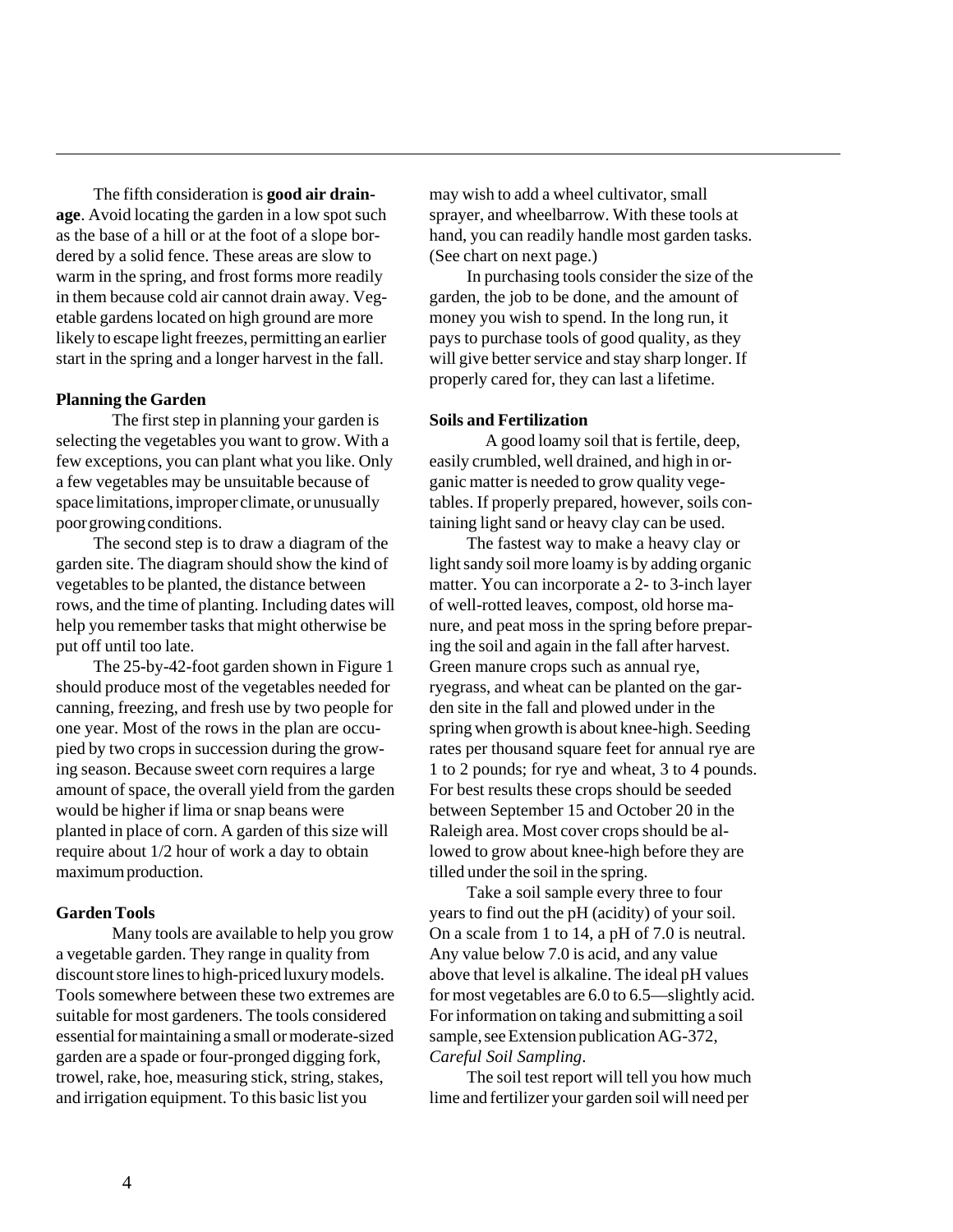| <b>Garden Tools and the Jobs They Perform</b>                                                                                                                                                                                                                                                                                                                                                                                                                                                                                                                                                                                                                                                                                                                                                                                                                                                                                                                                                                                                                                                                                                                                                                                                                                                                                                                                                                                                                                                                                                                                                                                                                                                                      |                                                                                                                                                                                                                                                                                                                                                                                                                                                                                                                                                                                                                                                                                                                                                                                                                                                                                                                                                                                                                                                                                                                                                                                                                                                                                                                                                                                                                                                                                                                                                                                                                                                                                                                                                                           |  |  |  |  |
|--------------------------------------------------------------------------------------------------------------------------------------------------------------------------------------------------------------------------------------------------------------------------------------------------------------------------------------------------------------------------------------------------------------------------------------------------------------------------------------------------------------------------------------------------------------------------------------------------------------------------------------------------------------------------------------------------------------------------------------------------------------------------------------------------------------------------------------------------------------------------------------------------------------------------------------------------------------------------------------------------------------------------------------------------------------------------------------------------------------------------------------------------------------------------------------------------------------------------------------------------------------------------------------------------------------------------------------------------------------------------------------------------------------------------------------------------------------------------------------------------------------------------------------------------------------------------------------------------------------------------------------------------------------------------------------------------------------------|---------------------------------------------------------------------------------------------------------------------------------------------------------------------------------------------------------------------------------------------------------------------------------------------------------------------------------------------------------------------------------------------------------------------------------------------------------------------------------------------------------------------------------------------------------------------------------------------------------------------------------------------------------------------------------------------------------------------------------------------------------------------------------------------------------------------------------------------------------------------------------------------------------------------------------------------------------------------------------------------------------------------------------------------------------------------------------------------------------------------------------------------------------------------------------------------------------------------------------------------------------------------------------------------------------------------------------------------------------------------------------------------------------------------------------------------------------------------------------------------------------------------------------------------------------------------------------------------------------------------------------------------------------------------------------------------------------------------------------------------------------------------------|--|--|--|--|
| Spade-Select one of these:<br>1. A spade with a sharp edge is used<br>for tuning soil and incorporating<br>organic matter.<br>2 A four-pronged fork is good for mix-<br>ing a compost pile.<br>3 A round-pointed shovel is good for<br>tunning soil and can also be used to<br>harvest large-rooted crops such as<br>Irish potatoes and sweetpotatoes.<br><b>Rake-Select one of these:</b><br>1. A bow rake is good for smoothing<br>out soil, removing stones, and<br>breaking up clods.<br>2 A straight rake is designed so that<br>its back can be used to smooth the<br>seedbed and to compact soil over<br>freshly sown seed for improved<br>gemination.<br><b>Hoe-These come in all shapes, sizes, and</b><br>models. The hoe is used for preparing the<br>seeded, and for cultivating the soil to mix<br>in fertilizer and control weeds.<br>1. A common or square-bladed filed<br>hoe is good for most garden jobs.<br>2 A pointed or Warren hoe is good for<br>opening a furrow by string and for<br>cultivating between plants.<br>3 A souffle hoe, made in several pat-<br>terns with a flat bottom that cuts<br>weeds off under the soil surface and<br>breaks up the crust layer on top of<br>the soil as it is pushed back and<br>forth between the rows.<br>Long-Handled Cultivator-Breaks up large<br>clods and refines the seedbed.<br><b>Trowel</b> -For transplanting vegetable plants.<br>Hand Cultivator-For working around vege-<br>table plants and breaking up soil clods for<br>light replanting.<br>Irrigation Equipment-A watering can for<br>transplanting; garden and soaker hoses<br>and sprinklers for general watering.<br>Hand Duster-Used to apply pesticides in<br>powder form. | Compressed-Air Sprayer-Most popular<br>piece of equipment for applying pesticides<br>because it gives good coverage, espe-<br>cially to the underside of plant leaves.<br>String and Stakes-For row alignment.<br>Measuring Stick-For determining the dis-<br>tance between plants and rows.<br>Wheelbarrow or Garden Cart-Makes mov-<br>ing soil, stones, tools, and harvested vege-<br>tables much easier.<br>Wheel Cultivator-For removing weeds and<br>preparing the soil.<br><b>Spreaders</b> -For lime and fertilizer applica-<br>tim:<br>1. A drop spreader covers less area<br>than a broadcast spreader with each<br>pass over the site, but the area cov-<br>ered is easier to detect.<br>2. A broadcast spreader applies materi-<br>als uniformly, although the margins<br>of the area covered may be difficult<br>to see.<br><b>Hand Seeder-Can</b> take some of the back-<br>ache out of planting. Some can open the<br>furrow, drop the seed, and cover the seed<br>in one operation. The majority of hand<br>seeders are adapted to a wide variety of<br>seed sizes.<br><b>Tiller-</b> Makes soil preparation easy for seri-<br>ous gardeners who will use it enough to<br>make the purchase worthwhile. Three<br>types are available; all of them are driven<br>by gasoline or electric motors. On the most<br>common and least expensive type the<br>tines are mounted in front. A second type<br>has the tines munted in the rear. Al-<br>though more expensive, the rear-tine type<br>is easier to operate. Many tillers with rear-<br>mounted tines have a reverse gear that<br>makes it possible to work in cramped ar-<br>eas. A third type is the center-mounted or<br>mid-tine tiller, which combines the advan-<br>tages of the other two types. |  |  |  |  |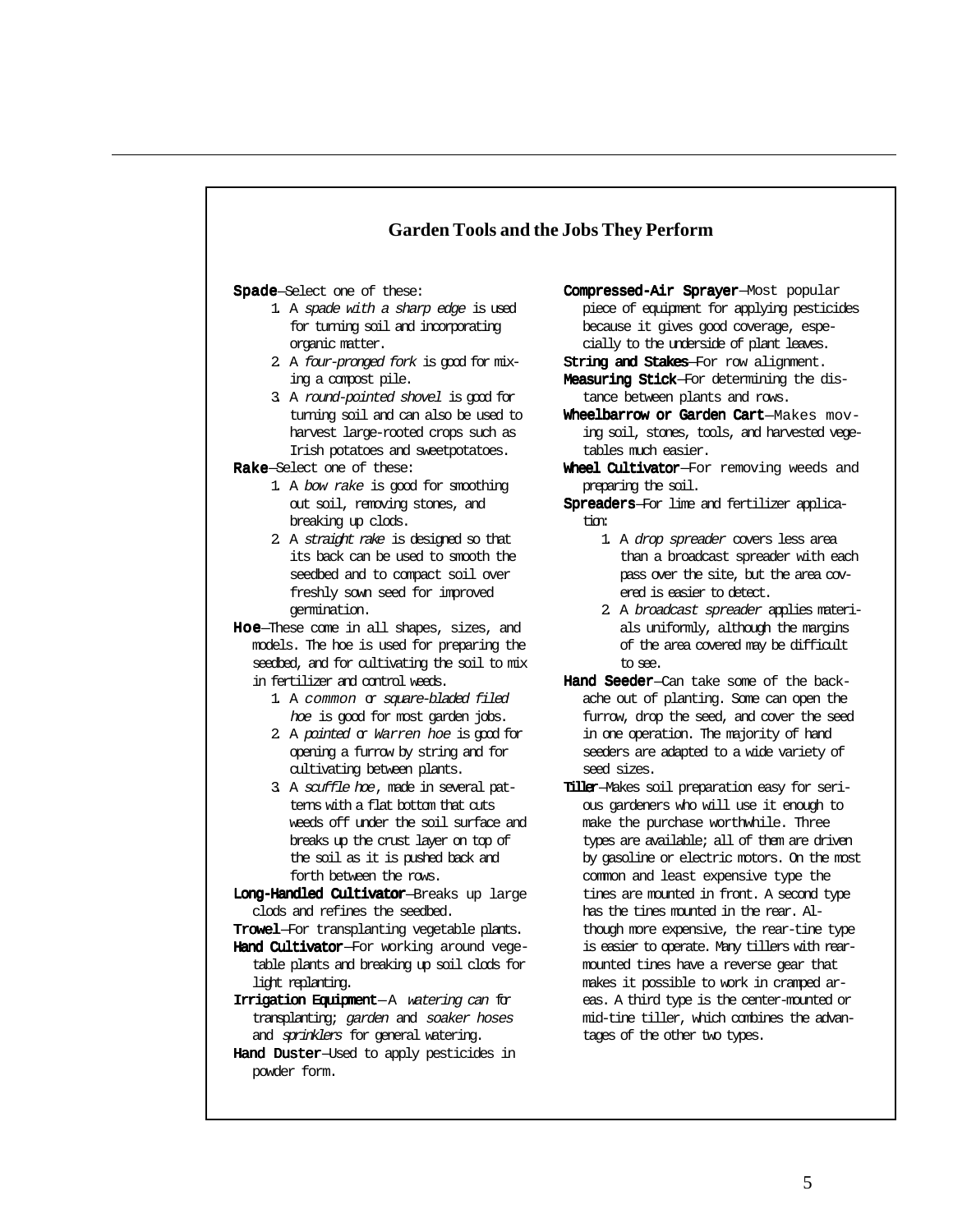

*Figure 1. Plan for a garden that can produce most of the vegetables needed by two people for one year.*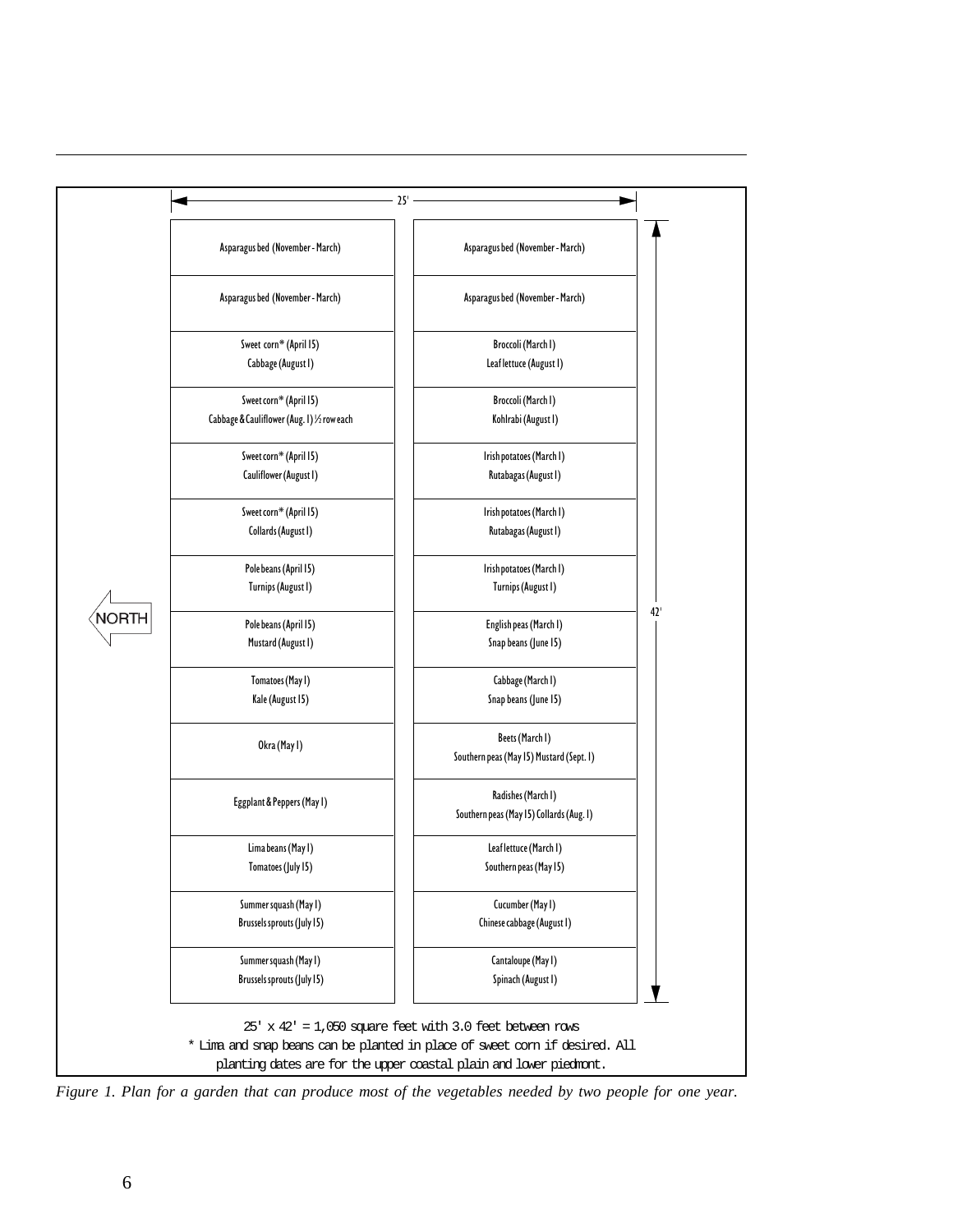thousand square feet of growing area. When lime is needed, try to apply it several months before planting. Fall applications of lime have a better chance of correcting soil acidity problems before spring planting.

Fertilizer should generally be applied before or at planting time. The fertilizer can be broadcast or applied in the row. You may want to use a combination of these methods during fertilization. Fertilizer is broadcast by spreading it over the top of the soil with a cyclone or drop fertilizer spreader in an east-west and northsouth movement. Till the fertilizer into the soil to a depth of 3 to 4 inches. Generally one-half to two-thirds of the recommended fertilizer is broadcast over the entire garden. The remaining fertilizer is applied in furrows 3 inches to the sides of the row and slightly below the level of the seed (Figure 2). This method is known as *banding*. A complete fertilizer with a formulation such as 8-8-8 (8 parts each of nitrogen, phosphorus, and potassium) or 10-10-10 may be applied at the rate of 20 to 30 pounds per thousand square feet when soil test recommendations are not readily available.

 To keep garden vegetables growing rapidly and continuously, extra fertilizer should be applied to the soil in the form of a sidedressing. Sidedressing materials can be applied on both sides of the vegetable row about 4 to 6 inches from the plants (Figure 3). *Only one* of the following materials should be applied per hundred feet of row:

- 1 cup of 33 percent ammonium nitrate;
- 2 cups of 16 percent sodium nitrate;
- 3 to 4 cups of 8-8-8 complete fertilizer.

Individual plants or hills can be sidedressed with 1 level tablespoon of ammonium nitrate per plant. For plants that are widely spaced (such as cucumbers or cantaloupe), the sidedressing fertilizer can be placed in bands 6 inches from the plant's base. Vegetable plants should be side-dressed about midway through their maturity cycle except when grown on

sandy soils and during periods of excessive rainfall. These conditions require more frequent sidedressing applications. Also, crops such as tomatoes, eggplant, and okra require two or three sidedressings per season because of their long growth cycles.



Figure 2. Fertilizer applied by the banding *method is placed in furrows 3 inches from the sides of the row and slightly below the depth of the seed.*

Some recommended times for side-dressing vegetables are as follows:

*Asparagus*—Early spring before growth starts. *Beans and Peas*—Just before blooming.

*Broccoli, Cabbage, Cauliflower*—About four weeks after transplanting.

*Eggplant, Peppers, Squash, Tomatoes*— At blooming and when fruit set starts. *Cucumbers, Cantaloupe, Watermelons*—As

vines start to run.



*Figure 3. Applying fertilizer as a sidedressing.*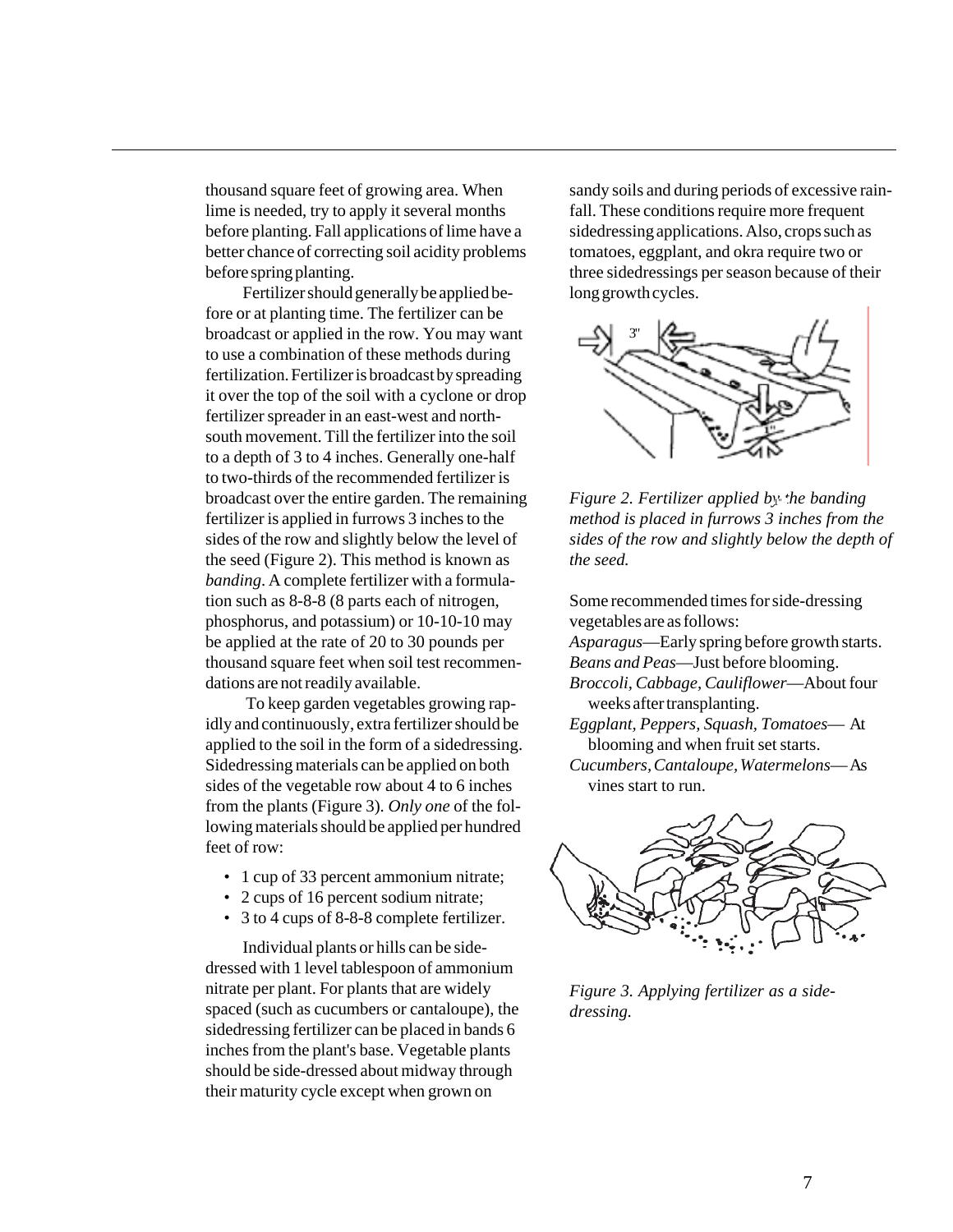### **Growing or Purchasing Transplants**

Most plants do better in spring and summer gardens if they are started indoors rather than being planted directly into the garden soil. Seedlings started in containers indoors can be transplanted to the garden when the weather is warm enough and danger of frost is past. See Table 2 on page12 for recommended planting dates.

You may start your own transplants in containers early in the season or you may prefer to buy them from a greenhouse or garden center at transplanting time. If you choose to grow your own, you will need to provide suitable containers, a sterilized growing medium, adequate light, fertilizer, moisture, and proper day and night temperatures. Table 1 shows the temperature and growing times for 15 common garden vegetables.

## *Table 1. Temperatures and Times Required to Grow Plants for Transplanting into the Garden*

|                         | <b>Optimum Temperature* Growing</b> |               |           |  |  |
|-------------------------|-------------------------------------|---------------|-----------|--|--|
|                         | Day                                 | Night         | Time      |  |  |
| Vegetable               | $(^{\circ}F)$                       | $(^{\circ}F)$ | (weeks)   |  |  |
| Asparagus               | 70-80                               | $65 - 70$     | 8-10      |  |  |
| <b>Broccoli</b>         | 60-70                               | 50-60         | $5 - 7$   |  |  |
| <b>Brussels sprouts</b> | 60-70                               | 50-60         | $5 - 7$   |  |  |
| Cabbage                 | 60-70                               | 50-60         | 5-7       |  |  |
| Cauliflower             | 60-70                               | 50-60         | $5 - 7$   |  |  |
| Sweet corn              | 70-75                               | $60 - 65$     | $3-4$     |  |  |
| Cucumbers               | 70-75                               | 60-65         | $3-4$     |  |  |
| Eggplant                | 70-80                               | $65 - 70$     | 6-8       |  |  |
| Lettuce                 | 55-65                               | 50-55         | $5 - 7$   |  |  |
| <b>Muskmelons</b>       | 70-75                               | 60-65         | $3-4$     |  |  |
| Onions                  | 60-65                               | $55 - 60$     | $10 - 12$ |  |  |
| Peppers                 | 65-75                               | 60-65         | 6-8       |  |  |
| Summer squash           | 70-75                               | 60-65         | $3-4$     |  |  |
| Tomatoes                | 65-75                               | 60-65         | $5 - 7$   |  |  |
| Watermelons             | 70-80                               | 65-70         | $3-4$     |  |  |

Source: *Knott's Handbook for Vegetable Growers.*

\*Select the lower temperature on cloudy days.

The growing medium used to grow vegetable transplants should be sterilized to prevent seedlings from being killed by the fungi that cause damping-off disease. A good growing mix can be prepared by using one part loamy garden soil, one part shredded peat moss, and one part sand. Sterilize this soil-peat-sand mixture by baking it in an oven for about 1 hour at 210°F.

Other types of growing media can be bought at local garden centers or from seed and garden supply catalogs. The most widely available seed-starting medium is vermiculite, and it is relatively inexpensive. Seedlings cannot be grown in vermiculite for very long, however, because it contains no nutrients. Seedlings must be given a water-soluble fertilizer regularly or transplanted to sterile soil when the second pair of true leaves form. Vermiculite is sterile when purchased.

Many types of containers are suitable for starting plants. The containers used should be clean, sturdy, and fit into the space available for growing plants in the home. Wooden flats and plastic trays are good for starting a large number of seedlings in a limited work area. They take less space than individual pots. Other popular containers are pots made of compressed peat, disks of pressed peat that swell to potlike cylinders when soaked in water, and peat cubes. Some of the simplest containers can be found right in the kitchen. Aluminum foil frozen-food trays are among the best. After cleaning the trays, poke drainage holes in the bottom with a knife. Cottage cheese dishes, bottom halves of milk cartons, ice cream cartons, egg cartons, and paper cups are other handy starting containers. Remember, all must have drainage holes to allow the excess water to run off.

Once the seeds have germinated, they must receive enough sunlight to ensure that they do not become weak and spindly. Place them in a sun porch or a window with a southern exposure if possible. If bright sunlight is not available, the seedlings can be grown under fluorescent lights. A fixture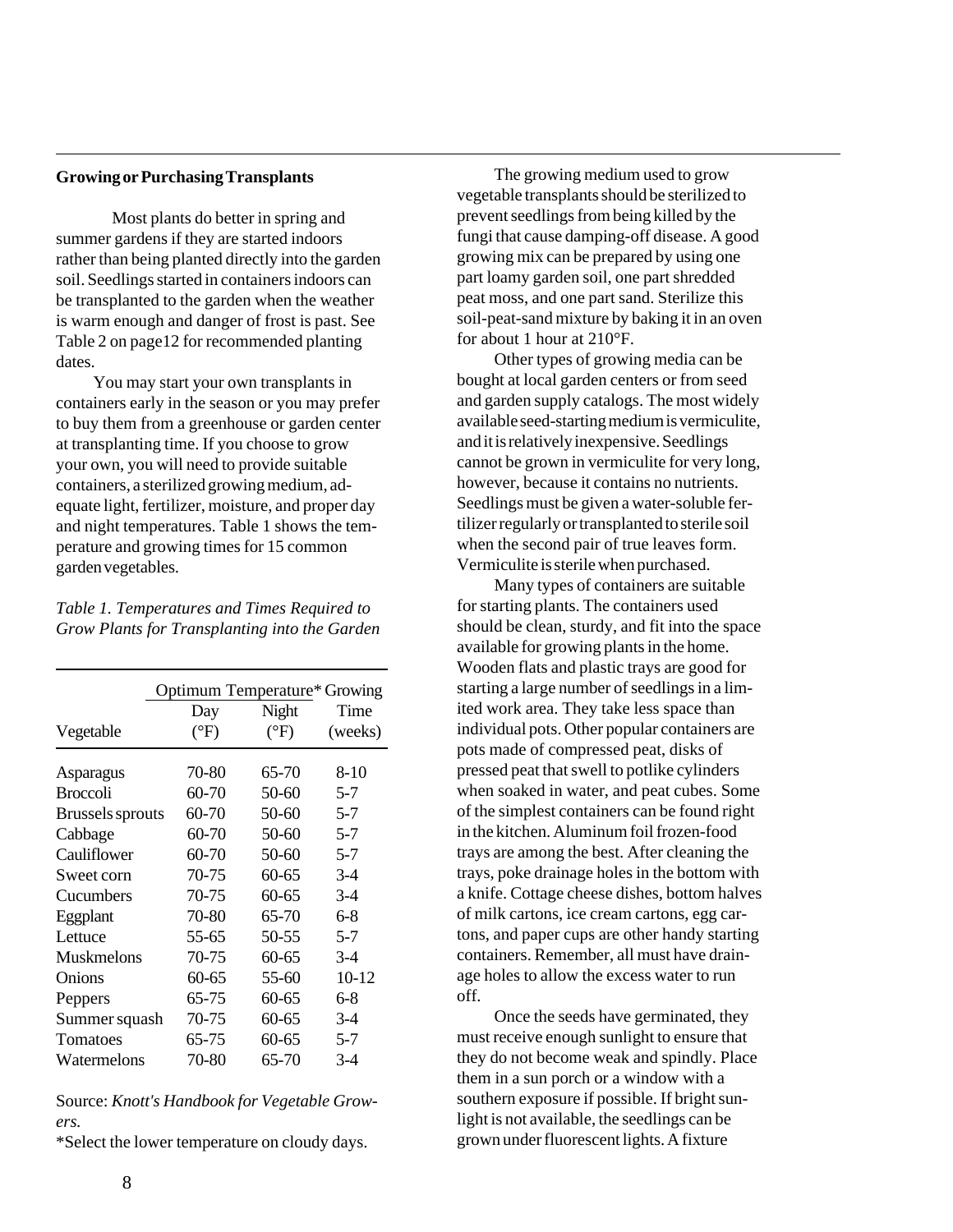containing two 40-watt cool white fluorescent tubes spaced 3 to 4 inches apart is sufficient. Place the seedlings about 6 to 8 inches from the tubes, and leave the light on for 14 to 16 hours each day. Be sure to raise the lights to prevent leaf burn as the plants grow. The growing area must be warm. The temperature should be between 60 and 65°F at night and from 70 to 75°F during the day.

The trays of pots should be checked daily to make sure that the soil is moist. Check whether water is needed by touching the soil to see if it is damp. Do not overwater.

Vegetable seedlings can be fertilized with a water-soluble house plant fertilizer with a formulation such as 20-20-20. If seedlings begin to look yellow and thin, it indicates that a dose of fertilizer is needed. Fertilize the seedlings for the first time a few days after they have emerged, applying the fertilizer at one-half the manufacturer's recommended strength. Later applications should be at full strength. Depending on the fertilizer used, about 1 to 2 teaspoons per gallon of water applied once each two weeks should be adequate. If the seedlings are growing too fast and becoming too large, growth can be slowed by watering less often.

The plants should be "hardened off" before setting them into the garden. This process toughens the plants' tissues so that they can withstand the outdoor environment. It is usually done over a two-week period by setting the plants outside to expose them to lower temperatures during the day and bringing them in at night. Be careful not to let them get caught in a frost.

If you decide to buy vegetable transplants, remember that the best choices are not necessarily the largest and tallest ones available. Tomato plants that have already started to flower are not the best choice because flowering places the plant under stress. Good quality transplants should be stocky with a healthy appearance, be of medium size, have a good green color, be free from insects and diseases, and have good roots.

### **Planting Transplants**

Before transferring plants to the garden, make sure that the soil has been properly tilled, limed, and fertilized, as described in previous sections. To prevent wilting, try to transplant on a cloudy day or in early evening when the plants will suffer less water loss than on a hot, sunny day. An hour or two before transplanting, thoroughly water the soil in which the plants are growing. Bare-rooted plants should be allowed to soak in water for 1 to 2 hours to replenish water loss before planting. Handle the plants carefully to avoid disturbing the roots and bruising the stems.

For container-grown plants, use a trowel to dig a hole large enough to accommodate the container. Peat and other fiber pots can be set directly in the planting hole; they will disintegrate when they are in contact with the ground. For most types of vegetables, place the transplant in the ground slightly deeper than it grew in the container (Figure 4). Tomato plants are an exception; they will develop roots all along the stems and can be planted deep enough to leave only two or three sets of leaves exposed.

Applying a starter fertilizer solution at planting time is recommended to help the plants overcome transplanting shock and to ensure proper fertility during the initial growth period. A starter solution is a water-soluble fertilizer high in phosphorus content, with a formulation such as 10-52-17. (The second number represents the proportion of phosphorus.) Mix the fertilizer with water at the rate of 2 tablespoons per gallon. As you set the plant in the soil, pour 1 cup of the solution around the roots, then finish filling the hole with soil.

A starter solution can also be made by mixing 3 to 4 level tablespoons of a complete fertilizer such as 8-8-8 in a gallon of water. Commercially prepared starter solutions are preferable to home mixes because they have a higher proportion of phosphates to promote better root growth.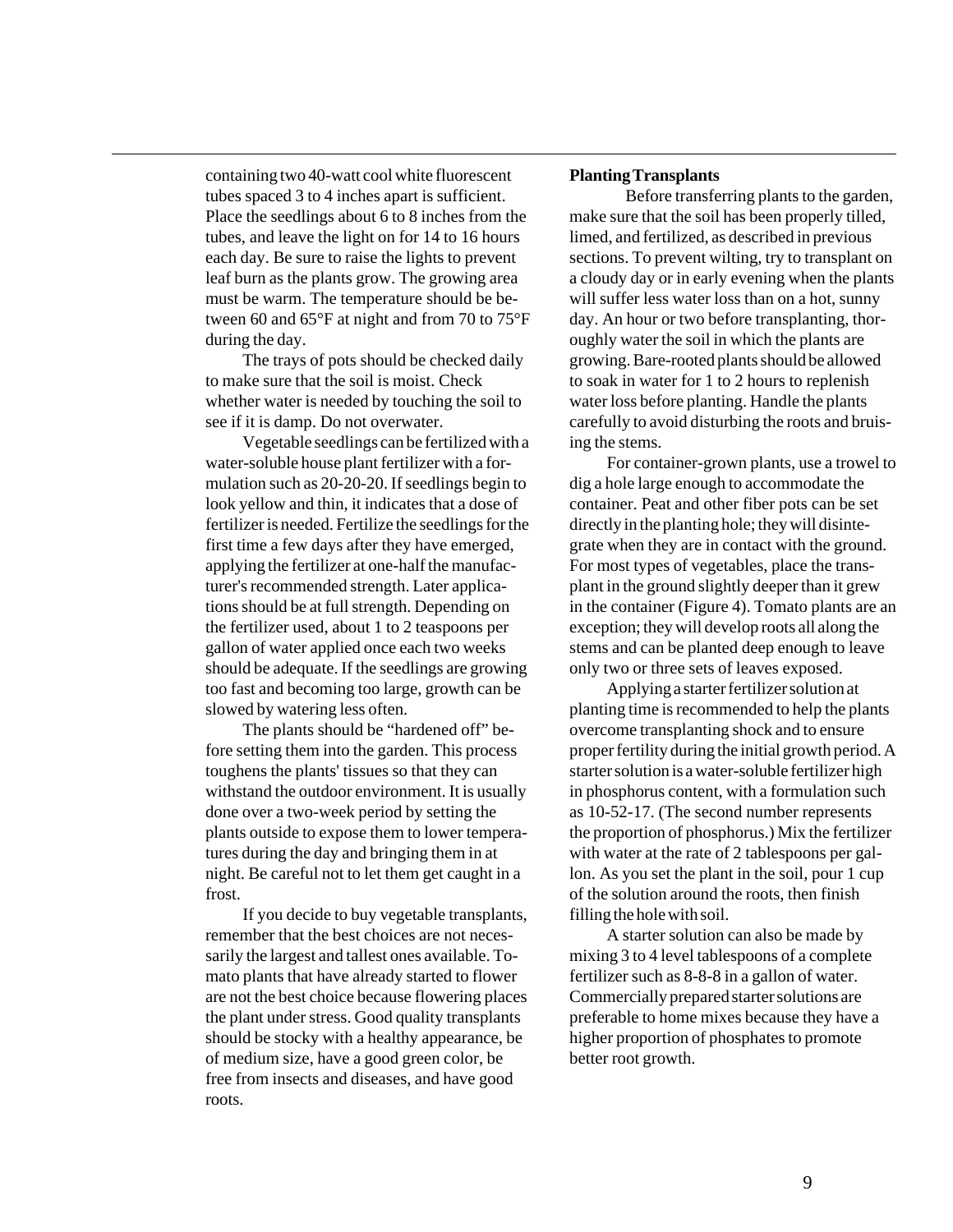

## *Figure 4. Set transplants in the ground slightly deeper than they grew in their containers.*

Be sure to protect young transplants against heat, cold, and damaging winds during the first 2 to 4 days after transplanting. When unfavorable conditions threaten, place boxes, baskets, plastic milk jugs, or flower pots over the transplants (Figure 5). Do not leave the protectors over the plants longer than necessary, however. If it gets warm during the day, remove the protectors to provide proper ventilation for the plants. A shingle stuck in the ground at a slant on the south side of a plant can serve as a sunshade. See figure 5 below.

## **Buying and Sowing Seeds**

 Old seeds bought at bargain prices may turn out to be more trouble than they are worth. In most cases, only about half will germinate and emerge through soil. The seedlings produced will often be weak and grow very slowly. Make sure the seeds you purchase were produced for the current gardening year. The seed packet is stamped with a statement that indicates the year for which they were packed.

Bulk vegetable seed sold by the ounce or pound in garden centers and farm feed stores is shipped to the store in a container or bag with a date and germination rate label attached. Look for this information before making a purchase. Seeds with higher germination rates should be your first choice. See Table 2 for information on estimating your seed requirements.

The garden soil should contain enough moisture at seeding to initiate germination. If it does not, water the soil thoroughly (4 to 6 inches deep) and allow it to dry enough to be workable before seeding. If you prefer, water can be applied directly to the open furrow before depositing the seeds in the soil. Be sure to apply enough water in the seed furrow to moisten the soil 3 to 4 inches deep. Once the soil in the bottom of the furrow is properly moistened, plant the seeds and cover firmly with dry soil.



*Figure 5. Protect young transplants from unfavorable conditions by placing boxes, baskets, plastic milk jugs, or flower pots over them.*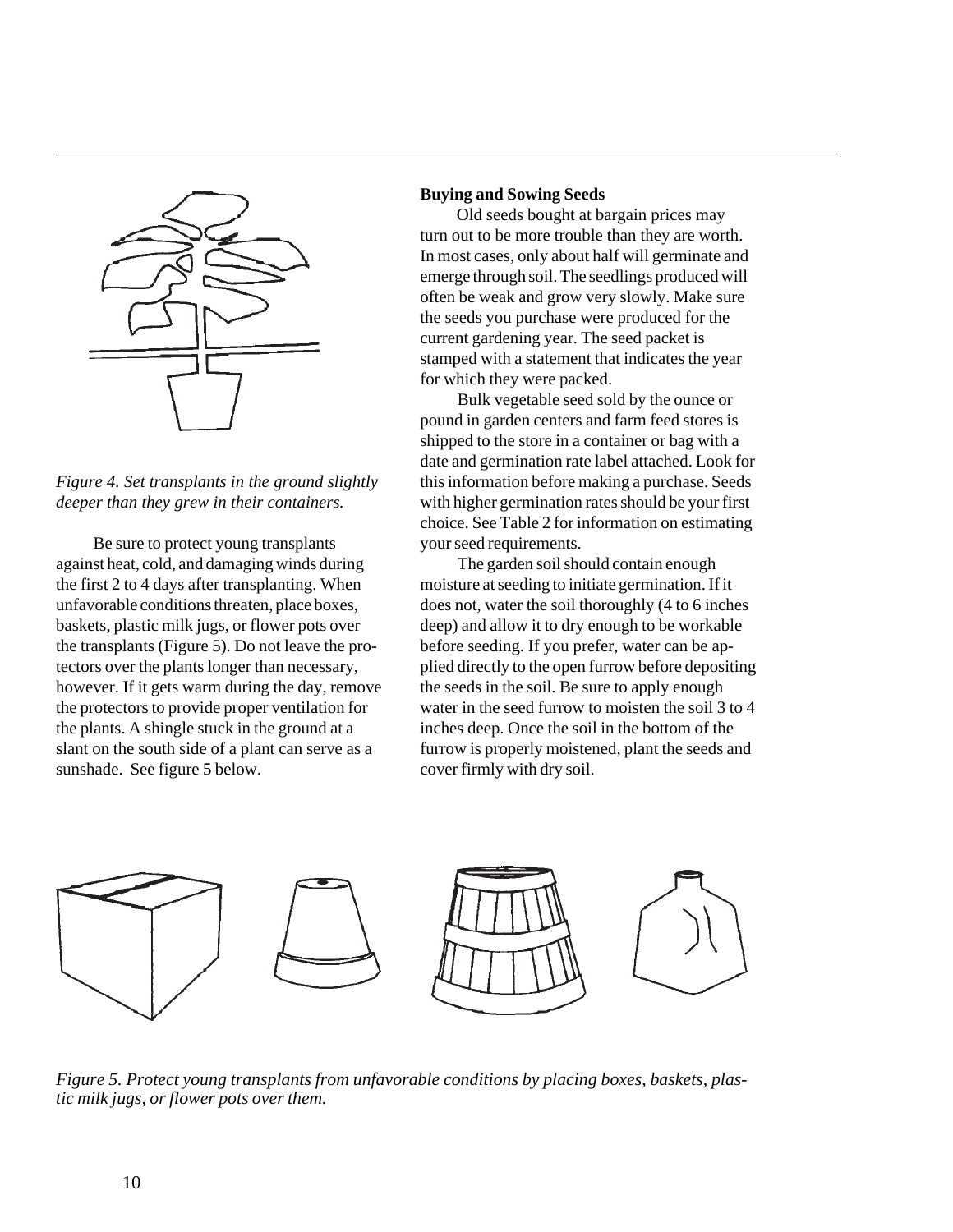In the spring when the soil is cooler, poor germination is likely to occur if the vegetable seeds are planted too deep. As a general rule, plant the seeds no deeper than three to four times their greatest diameter.

Be alert to the problem of soil crusting, the formation of a hard, crusty layer at the soil surface. This crust can prevent seedlings from emerging if it occurs shortly after seeding. Soil crusting normally occurs after a heavy rain or the use of an overhead sprinkler. The problem can be alleviated in several ways: (1) by incorporating 2 to 4 inches of organic matter (such as compost or decayed leaves) into the soil before planting; (2) by covering seeds with organic matter (compost, old sawdust, or peat moss) rather than soil; and (3) by not using an overhead sprinkler for watering (and hope that a heavy rain will not occur before the seedlings have emerged).

Mark straight rows to make cultivation, spraying, and harvesting easy. To mark a straight row, drive two stakes into the ground at either end of the garden and draw a string taut between them. Shallow furrows suitable for fine seeds can be made by drawing a hoe handle along the string (Figure 6).

For deeper furrows, use a corner of the hoe blade. Early in the spring, sow the seeds shallowly so plants will come up quickly. Later in the summer, sow the seed deeper to ensure a good moisture supply (Figure 7).



*Figure 7. Sow larger seed by making a deeper furrow with the edge of a hoe.*

Small seeds are difficult to distribute thinly and evenly (Figure 8). They are easier to space if thoroughly mixed with dry sand or dry pulverized soil before planting. When planting vegetables with small seeds, such as lettuce and carrots, sprinkle some radish seeds in the row. The radishes come up quickly and mark the row. They make more room for the remaining vegetables when pulled.





*Figure 6. Make straight rows by stretching a string between two stakes. Then make a planting furrow for small seeds with a hoe or rake handle.*

*Figure 8. To sow small seeds, tear off a corner of the seed packet, then move the packet along the furrow while tapping it with the index finger.*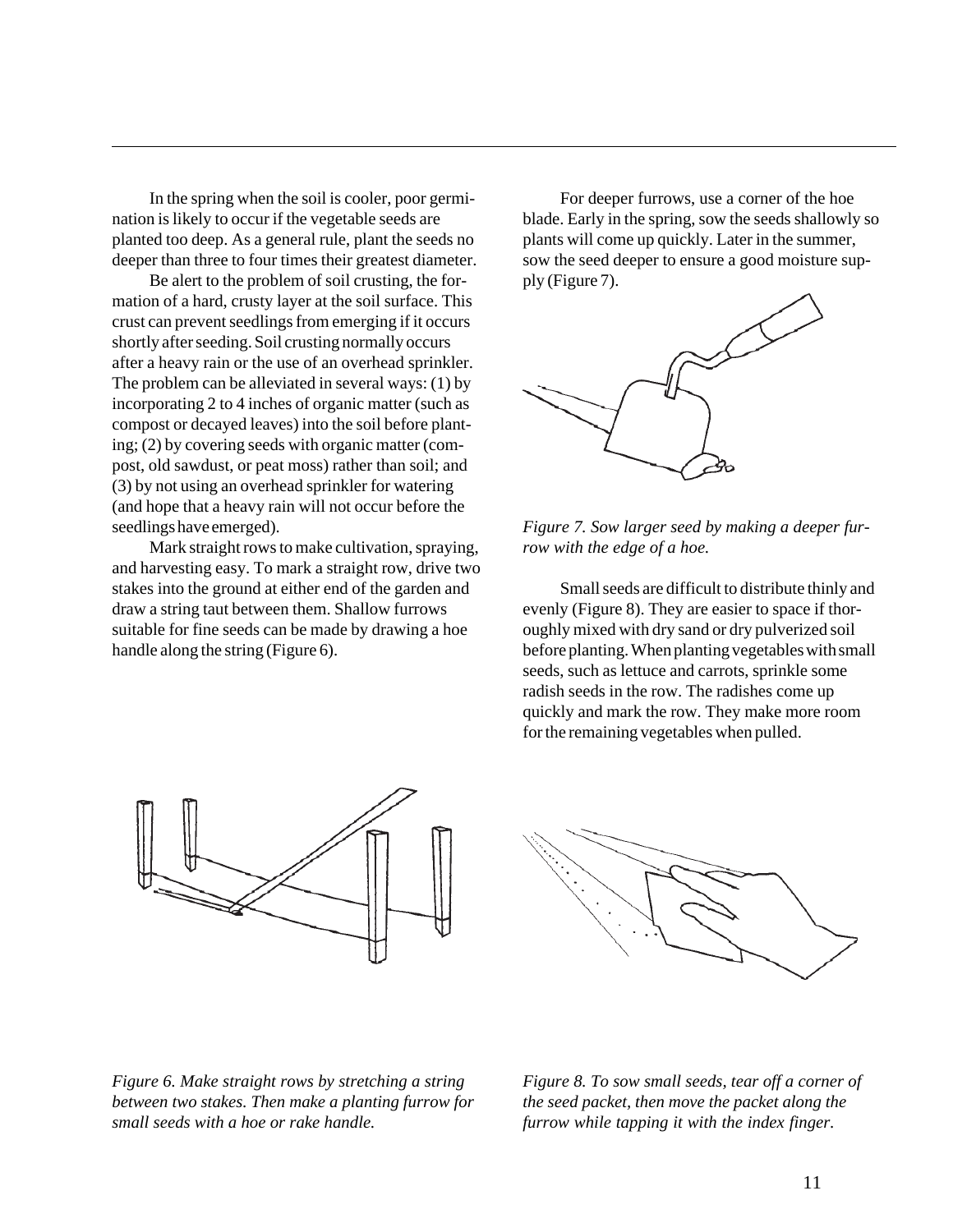## **Suggested Varieties for Vegetable Gardens**

| <b>Seed or Plants</b>                   | Amount<br>Per Person<br>Per Year | <b>Suggested Varieties</b>                                                                                                    |
|-----------------------------------------|----------------------------------|-------------------------------------------------------------------------------------------------------------------------------|
| Asparagus (crowns)                      | 10                               | Mary Washington, Jersey Giant, Jersey Gem                                                                                     |
| Beans, snap                             | $1/4$ pound                      | Tenderette, Harvester, Astro, Roma (flat), Derby, Dandy                                                                       |
| Beans, pole                             | $1/4$ pound                      | Kentucky Wonder 191, Blue Lake Stringless, Romano (flat), Kentucky Blue                                                       |
| Beans, bush lima                        |                                  |                                                                                                                               |
|                                         | $1/2$ pound                      | Fordhook 242, Bridgeton, Early Thorogreen                                                                                     |
| Beans, pole lima                        | $1/2$ pound                      | King of the Garden, Carolina Sieva (small)                                                                                    |
| <b>Beets</b><br>Broccoli <sup>3,4</sup> | 1/4 packet                       | Ruby Queen, Early Wonder, Red Ace, Pacemaker II                                                                               |
|                                         | 15 plants                        | DeCicco, Packman, Premium Crop, Green Duke, Emperor                                                                           |
| Brussels sprouts <sup>3,4</sup>         | 25 plants                        | Long Island Improved, Jade Cross Hybrid                                                                                       |
| Cabbage (plants) <sup>3,4</sup>         | 25 plants                        | Round Dutch, Early Jersey Wakefield, Red Express, Red Rookie, Sweetbase                                                       |
| Cabbage, Chinese                        | 1/4 packet                       | Pak Choi, Mei Ching, Jade Pagoda, China Pride                                                                                 |
| Cantaloupe                              | 12 plants                        | Classic, Magnum 45, Ambrosia, Honey Brew                                                                                      |
| Carrots                                 | 1/4 packet                       | Danvers Half Long, Spartan Bonus, Little Finger, Thumbelina, Scarlet Nantes                                                   |
| Cauliflower <sup>3,4</sup>              | 25 plants                        | Early Snowball "A", Violet Queen, Snowcrown                                                                                   |
| Collards <sup>3,4</sup>                 | 25 plants                        | Vates, Morris' Improved Heading, Carolina, Blue Max                                                                           |
| Corn, sweet                             | 1 packet                         | Silver Queen, Senneca Chief, Honey 'n Pearl, How Sweet It Is, Bodacious, Merit                                                |
| Cucumbers, pickling                     | 1/4 packet                       | Carolina, Calypso, Liberty (mtns.), County Fair '83                                                                           |
| Cucumbers, slicing                      | 1/4 packet                       | Poinsett, Sweet Slice, County Fair '83, Salad Bush, Fanfare                                                                   |
| Eggplant (plants) $3,4$                 | 2 plants                         | Florida Highbush, Special Hibush, Ichiban, Rosa Bianco                                                                        |
| Kale                                    | $1/4$ ounce                      | Green Curled Scotch, Early Siberian, Vates, Dwarf Blue Curled Scotch, Blue Knight                                             |
| Kohlrabi                                | $1/4$ ounce                      | White Vienna, Grand Duke Hybrid                                                                                               |
| Lettuce (leaf)                          | $1/4$ packet                     | Grand Rapids, Salad Bowl, Buttercrunch, Red Sails, Romulus                                                                    |
| Lettuce (head)                          | 15 plants                        | Great Lakes, Ithaca                                                                                                           |
| Mustard                                 | $1/4$ ounce                      | Southern Giant Curled, Tendergreen, Savannah                                                                                  |
| Onions (seed)                           | $1/4$ ounce                      | Texas 1015, Granex 33, Candy                                                                                                  |
| Onions (sets or plants)                 | 50                               | Ebenezer, Excell, Early Grano                                                                                                 |
| Okra                                    | 1/4 packet                       | Clemson Spineless, Lee, Annie Oakley, Burgundy                                                                                |
| Peas (edible-podded)                    | $1/2$ pound                      | Sugar Snap, Mammoth Melting Sugar, Snowbird, Sugar Bon                                                                        |
| Peas, garden                            | $1/2$ pound                      | Wando, Green Arrow, Freezonian, Tall Telephone                                                                                |
| Peas, southern                          | $1/2$ pound                      | Dixilee, Mississippi Silver, Colossus, Hercules, Mississippi Purple Hull                                                      |
| Peppers, sweet (plants) $^{3,4}$        | 4 plants                         | California Wonder, Yolo Wonder, Pimento, Mexi Bell, Jingle Bells, King Arthur                                                 |
| Peppers, hot (plants) <sup>3,4</sup>    | 2 plants                         | Red Chili, Cayenne, Hungarian Yellow Wax, Super Chili, Super Cayenne, Mitla                                                   |
| Potatoes (Irish)                        | 10 pounds                        | Kennebec, Red Pointiac, Yukon Gold, Superior                                                                                  |
| Pumpkins                                | $1/4$ packet                     | Autumn Gold, Howden's Field, Spookie (small), Baby Bear, Connecticut Field                                                    |
| Radishes                                | 1/4 packet                       | Early Scarlet Globe, Cherry Belle, Snowbells, White Icicile                                                                   |
| Radish, Diakon                          | 1/4 packet                       | April Cross, H.N. Cross                                                                                                       |
| Rutabagas                               | $1/4$ packet                     | American Purple Top, Laurentian                                                                                               |
| Spinach                                 | 1/4 packet                       | Hybrid 7, Dark Green Bloomsdale, Tyee Hybrid                                                                                  |
| Squash, summer                          | 1/4 packet                       | Seneca Prolific (yellow), Zucchini Elite (green), Sun Drop, Goldbar, Sunburst                                                 |
| Squash, winter                          | $1/4$ packet                     | Sweet Mama, Early Butternut, Spaghetti, Cream of the Crop, Table Ace, Lakota                                                  |
| Sweetpotatoes <sup>4</sup>              | 75 plants                        | Porto Rico 198, Jewel, Pope                                                                                                   |
| Swiss chard                             | 1/4 packet                       | Lucullus, Rhubard Chard                                                                                                       |
| Tomatoes (plants) $3,4$                 | 15 plants                        | Whopper <sup>5</sup> , Mt. Pride, Celebrity <sup>5</sup> , Better Boy <sup>5</sup> , Husky Gold, Patio, Big Beef <sup>5</sup> |
| Turnips                                 | $1/4$ ounce                      | Purple Top White Globe, Just Right, Tokyo Cross Hybrid, White Egg, All Top                                                    |
| Watermelons                             | $1/2$ ounce                      | Congo, Sweet Princess, Golden Crown, Yellow Doll, Tiger Baby                                                                  |

1 Dates shown are for the upper coastal plain and lower piedmont. In western North Carolina delay planting 10 to 20

days in spring and plant 10 to 20 days earlier in fall. In eastern North Carolina plant 7 to 14 days earlier in spring and 7 to 14 days later in the fall.

<sup>2</sup>At these temperatures germination and emergence should be rapid. Planting at lower soil temperature would delay or prevent germination.

<sup>3</sup>Seeding depths and soil temperatures are given for gardeners who wish to grow their own plants.<br><sup>4</sup>Set plants with at least 50 percent of their length below ground.

<sup>5</sup> Carries resistance to verticillian wilt, fusarium wilt, and root-knot nematodes.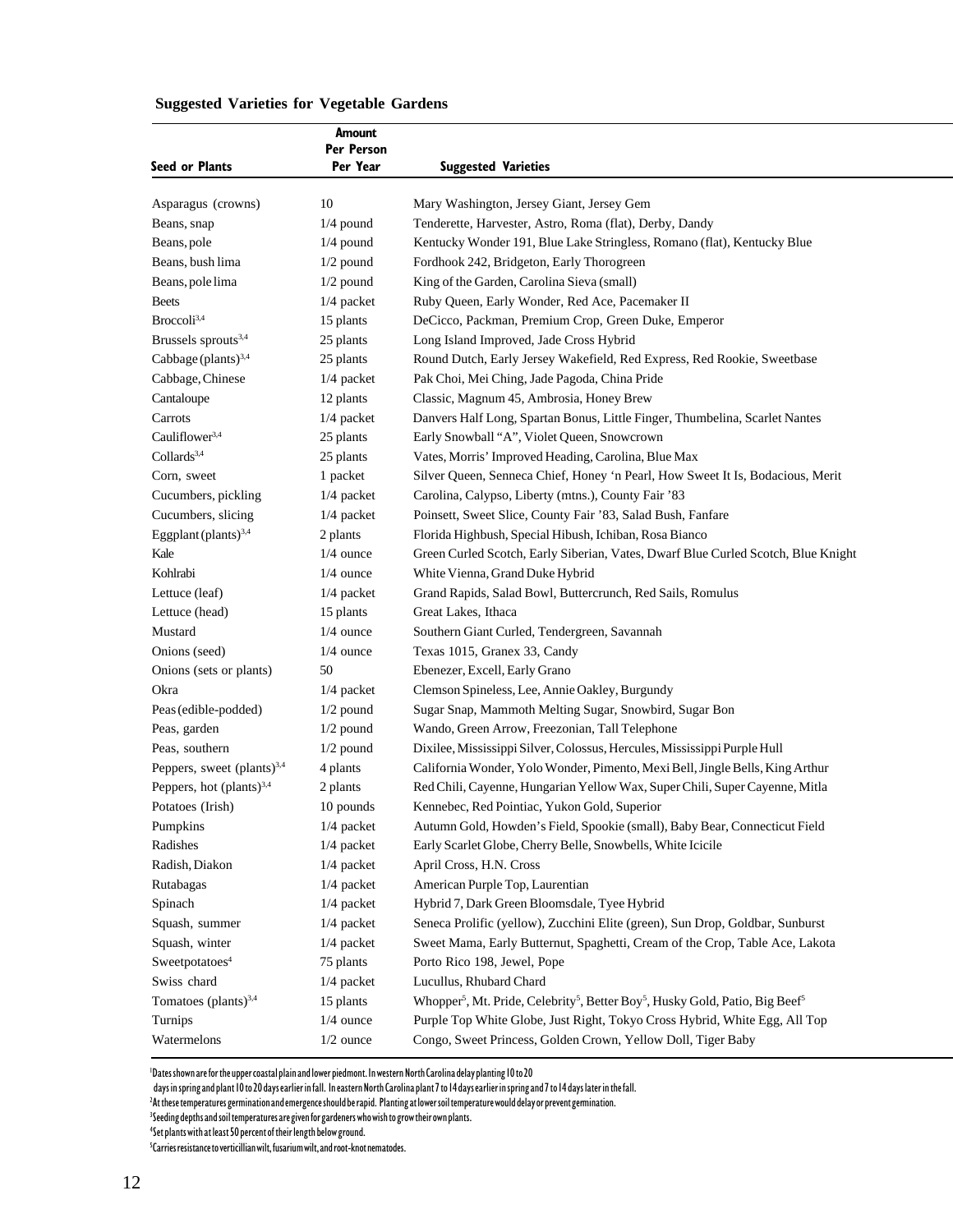| <b>Suggested</b><br>Planting<br>Dates' | <b>Distance</b><br><b>Plants</b><br>(inches) | <b>Planting</b><br><b>Depth</b><br>(inches) | Min. Soil<br>Temp.<br>$(^{\circ}F)^2$ | Approx. No. of<br>Seeds Per<br><b>Ounce</b> | Days to<br><b>Maturity</b> |
|----------------------------------------|----------------------------------------------|---------------------------------------------|---------------------------------------|---------------------------------------------|----------------------------|
| Nov. 15-Mar. 15                        | 15                                           | 6.0                                         |                                       |                                             | 2 years                    |
| Apr. 15-July 15                        | 3                                            | $1.0\,$                                     | 60                                    | 100                                         | $50 - 55$                  |
| Apr. 15-July 1                         | 6                                            | 1.0                                         | 50                                    | 100                                         | $65 - 70$                  |
| May 1-July 1                           | 6                                            | 1.5                                         | 65                                    | 70 <sup>3</sup>                             | $65 - 80$                  |
| May 1-June 15                          | 6                                            | 1.5                                         | 65                                    | 70 <sup>3</sup>                             | $75 - 95$                  |
| Mar. 15-Apr. 15; July 15-Aug. 15       | $\overline{c}$                               | $0.5\,$                                     | 50                                    | 1,600                                       | $55 - 60$                  |
| Mar. 15-31; July 15-Aug. 15            | 18                                           | 0.5                                         | 45                                    | 9,000                                       | $70 - 80$                  |
| July $1-15$                            | $20\,$                                       | 0.5                                         | 45                                    | 9,000                                       | $90 - 100$                 |
| Feb. 1-Apr.1; Aug 1-15                 | 12                                           | 0.5                                         | 45                                    | 9,000                                       | $70 - 80$                  |
| Mar. 15-Apr. 1; Aug. 1-15              | 12                                           | $0.5\,$                                     | 50                                    | 9,500                                       | $75 - 85$                  |
| Apr. 20–June 1                         | 24                                           | 1.0                                         | 70                                    | 1,000                                       | $85 - 99$                  |
| Feb. 15-Mar. 1; July 1-15              | $\overline{c}$                               | 0.25                                        | 45                                    | 23,000                                      | $85 - 95$                  |
| Mar. 15-31; Aug 1-15                   | 18                                           | $0.5\,$                                     | 45                                    | 10,000                                      | $55 - 65$                  |
| July 15-Aug. 15                        | 18                                           | 0.5                                         | 45                                    | 8,000                                       | $60 - 100$                 |
| Apr. 15-June 1                         | 12                                           | 1.5                                         | 50                                    | 150                                         | 85-90                      |
| Apr. 20-May 15; Aug. 1-15              | $10\,$                                       | 1.0                                         | 65                                    | 1,000                                       | $40 - 50$                  |
| Apr. 20-May 15; Aug. 1-15              | $10\,$                                       | 1.0                                         | 65                                    | 1,000                                       | $40 - 50$                  |
| May 1-31                               | 24                                           | 0.5                                         | $70\,$                                | 6,000                                       | $80 - 85$                  |
| Mar. 1-Apr. 1; Aug. 15-Sept. 1         | 6                                            | 0.5                                         | 45                                    | 10,000                                      | $40 - 50$                  |
| Mar. 1-Apr. 15; Aug. 1-Sept. 1         | 4                                            | 0.5                                         | 55                                    | 8,000                                       | $50 - 60$                  |
| Mar. 1-Apr. 1; Aug. 1-Sept. 1          | 6                                            | 0.25                                        | 45                                    | 25,000                                      | $40 - 50$                  |
| Feb. 15-Mar. 15; Aug. 15-31            | 10                                           | 0.25                                        | 45                                    | 25,000                                      | $70 - 85$                  |
| Mar. 1-Apr. 1; Aug. 1-Sept. 15         | $\overline{c}$                               | $0.5\,$                                     | 40                                    | 15,000                                      | $30 - 40$                  |
| Jan. 15-Mar. 31; Sept. 1-30            | 4                                            | $0.5\,$                                     | 50                                    | 9,500                                       | $130 - 150$                |
| Feb. 1-Mar. 15; Sept. 1-15             | 4                                            |                                             |                                       |                                             | $60 - 80$                  |
| May $1-31$                             | 12                                           | 1.0                                         | 70                                    | 500                                         | $60 - 70$                  |
| Jan. 1-Mar. 1                          | $\mathbf{1}$                                 | 1.0                                         | 40                                    | $200^3$                                     | $60 - 70$                  |
| Jan. 1-Mar. 1                          | $\mathbf{1}$                                 | 1.0                                         | 40                                    | $200^{3}$                                   | $65 - 70$                  |
| May 1-July 1                           | 4                                            | 1.0                                         | $70\,$                                | 125                                         | $55 - 65$                  |
| May $1-31$                             | 18                                           | $0.5\,$                                     | 65                                    | 4,500                                       | $75 - 80$                  |
| May $1-31$                             | 15                                           | $0.5\,$                                     | 65                                    | 4,500                                       | $75 - 80$                  |
| Feb. 15-Apr. 1                         | $10\,$                                       | 5.0                                         | 40                                    |                                             | $95 - 120$                 |
| Apr. 15-June 15                        | $\sqrt{48}$                                  | 1.5                                         | $70\,$                                | 110                                         | $115 - 120$                |
| Feb. 1-Apr. 1; Aug. 15-Sept. 15        | $\mathbf{1}$                                 | $0.5\,$                                     | 45                                    | 2,000                                       | $25 - 30$                  |
| Feb. 1-Apr. 1; Aug. 15-Sept. 15        | $\mathbf{1}$                                 | $0.5\,$                                     | 45                                    | 2,000                                       | $60 - 75$                  |
| Feb. 1-Apr. 1; July 1-Aug. 1           | 4                                            | $0.5\,$                                     | 45                                    | 12,000                                      | $70 - 80$                  |
| Feb. 15-Mar. 15; Aug. 1-15             | 6                                            | $0.5\,$                                     | 45                                    | 2,800                                       | $50 - 60$                  |
| Apr. 15-May 15; Aug. 1-15              | 24                                           | 1.5                                         | 60                                    | 300                                         | $50 - 60$                  |
| Apr. 15-May 15; Aug. 1-15              | 36                                           | $1.0\,$                                     | 60                                    | 300                                         | $70 - 95$                  |
| May 15-June 15                         | 10                                           |                                             | 70                                    |                                             | $95 - 125$                 |
| Mar. 15-May 1                          | 6                                            | 0.5                                         | $50\,$                                | 1,600                                       | $60 - 70$                  |
| Apr. 20-July 15                        | 18                                           | $0.5\,$                                     | 60                                    | 10,000                                      | $75 - 85$                  |
| Feb. 1-Apr. 15; Aug. 1-31              | $\mathfrak{2}$                               | $0.5\,$                                     | 60                                    | 13,000                                      | $55 - 60$                  |
| Apr. 15-June 1                         | 60                                           | 1.5                                         | 70                                    | $250^{3}$                                   | $90 - 100$                 |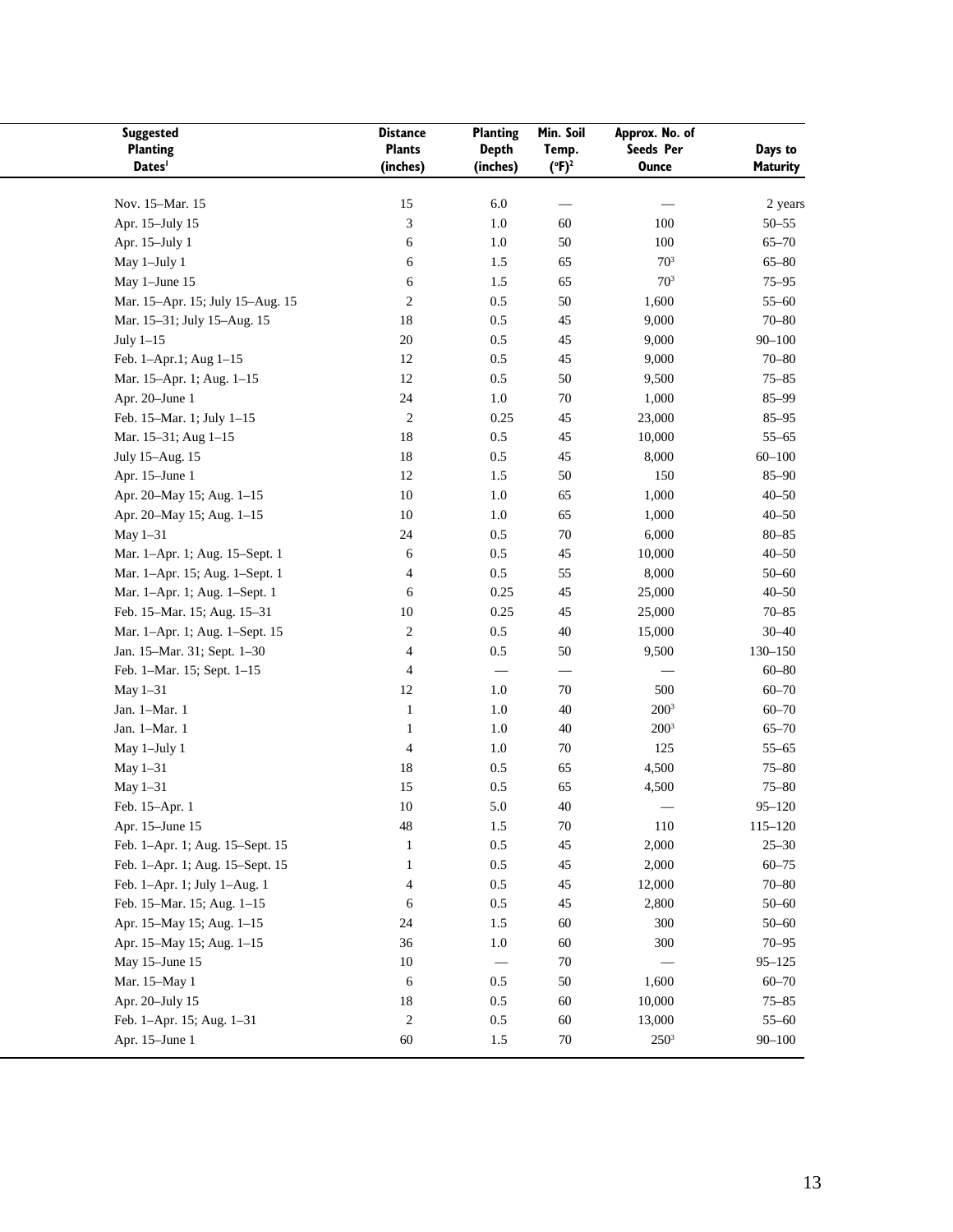**Hill and Drill Planting.** Seeds that are large enough to handle can be planted by hilling or row planting (drilling). Hilling is placing several seeds in one spot at definite intervals. Squash, pumpkins, and melons are often planted this way. Once the seeds germinate, the hills are thinned, leaving one or two plants per hill, depending on the vegetable (Figure 9A). Drilling is spacing seeds more or less evenly down the row (Figure 9B). Beans and peas are planted this way. After germination, extra plants are removed to give the desired spacing.

In hilling, always plant more seeds than the desired number of plants. In drilling, plant the seeds closer than the desired final spacing. If your seeds are one or more years old, plant them thicker than you would fresh seeds. Planting extra seeds allows for poor germination and loss of seedlings to disease and insects.

Once you place the seeds, cover them with soil. Firm the soil (but do not pack it) around the seeds with the flat blade of the hoe, the wheel of a garden plow, or with your foot. Be careful not to plant seeds too deep. Seeds that are covered with too much soil may never come up.



*Figure 9. (A) Large seeds can be planted in hills; plants are later thinned to one or two per hill. (B) With the drilling method, seeds are spaced evenly along a row; seedlings are thinned to provide adequate space for growth. (C) In wide-row planting, seeds are scattered in a band 10 to 30 inches wide.*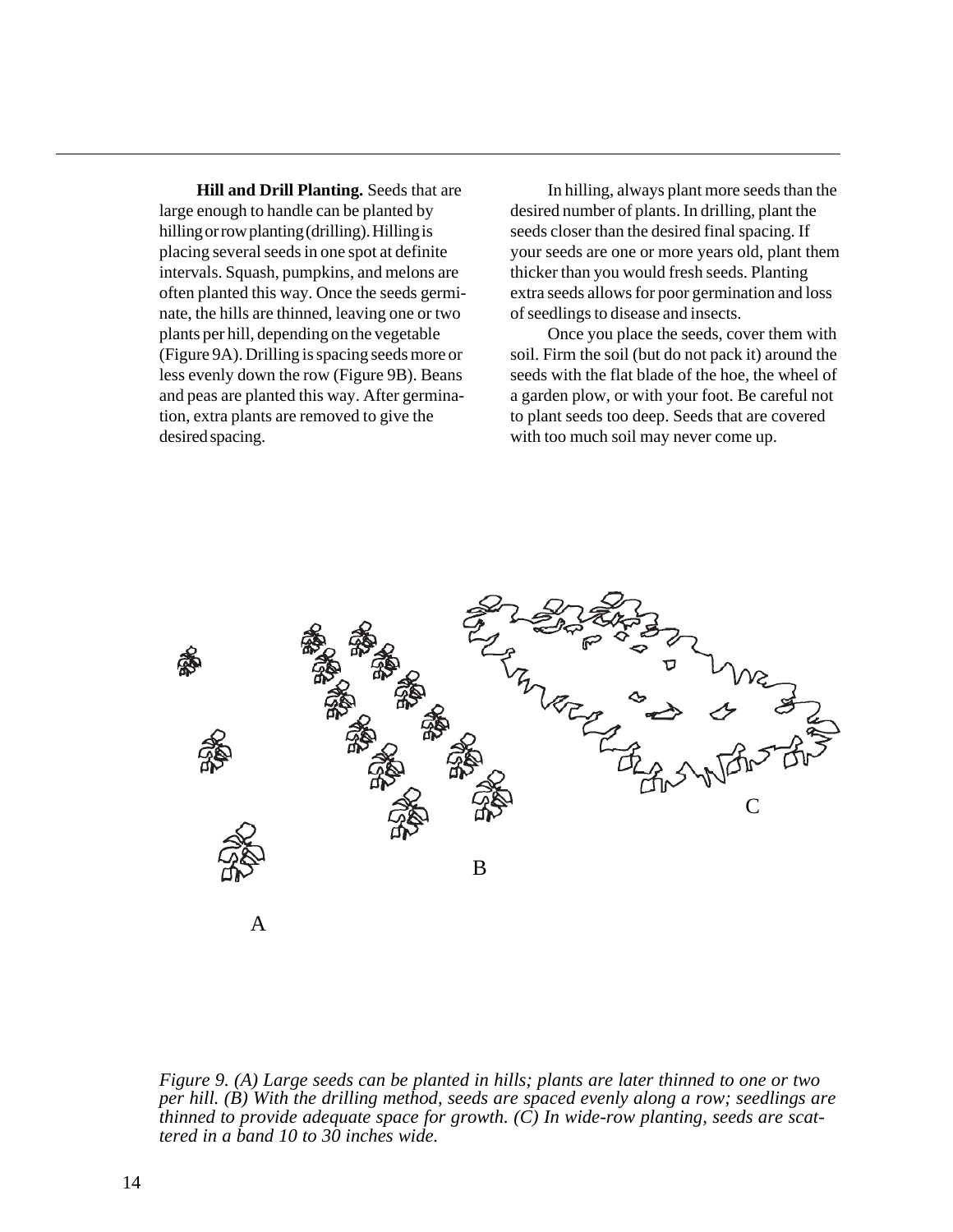**Wide-Row Planting.** Wide rows are formed by broadcasting the vegetable seeds in a band 10 to 30 inches wide rather than in a single row. The resulting spacing between plants is much closer (Figure 9C). Wide-row gardening offers two advantages:

- Two to three times more food can be produced in the same amount of space for the work performed.
- The close spacing of the plants allows them to serve as a living mulch canopy that shades the soil, thus discouraging weeds, keeping the soil cool, and conserving soil moisture.

Crops such as radishes, carrots, beets, onions, leaf lettuce, peas, and beans are best suited to planting in wide rows. Other vegetables such as tomatoes, eggplant, sweet corn, and melons should be planted in single rows.

## **Thinning Seedlings**

Thinning vegetable seedlings is one of the most disheartening jobs you will have to perform. However, thinning provides a better environment for the remaining seedlings by giving them the proper space for good growth and development. Some of the reasons for thinning are:

- It reduces competition among the seedlings for soil nutrients and water.
- It can reduce some early disease problems by providing better air circulation around the plants.
- It provides conditions that are more nearly ideal for growing healthier vegetables of the desired weight, size, and shape.
- Vegetable plants that are properly spaced produce higher yields.

Start thinning when the plants have one or two pairs of true leaves. Normally, the plants will be about 3 inches tall. The ideal time for thinning is when the soil is damp and soft but not excessively wet. If the soil has become dry, water the site for an hour or more before you start thinning. Evening is a good time to thin because the remaining plants have the cool, dark night to recover from any disturbance. Crops that have been sown thickly should be thinned so that there is enough room to put a finger between the plants. Practically every vegetable that is directly seeded will benefit from thinning. However, thinning is a must for leaf lettuce, beets, radishes, carrots, spinach, and turnips.

## **Fall Gardening**

Growing a productive fall vegetable garden takes thoughtful planning and good cultural practices. Use the following guidelines to help ensure a bountiful harvest of fall vegetables.

 August is the main planting time for fall gardens. Vegetables that have a 60- to 80-day maturity cycle should be planted around August 1. Seeding of shorter-season vegetables, such as turnips and leafy greens, can be delayed until September 1. Keep in mind that the planting dates can be as much as 10 to 20 days earlier in western North Carolina and 7 to 14 days later in the east. Note: Tomatoes and peppers must be planted by mid-July for fall production. The dates given are for the lower piedmont and the upper coastal plain (Raleigh area). Be sure to adjust the planting dates for your specific location.

 Before preparing the soil for a fall garden, you must decide what to do with the remains of the spring garden. In most cases, the decision is not difficult because the cool-season crops have already matured and the warm-season vegetables are beginning to look ragged. About the only spring crops worth leaving are tomatoes, eggplant, peppers, and okra; everything else should be destroyed.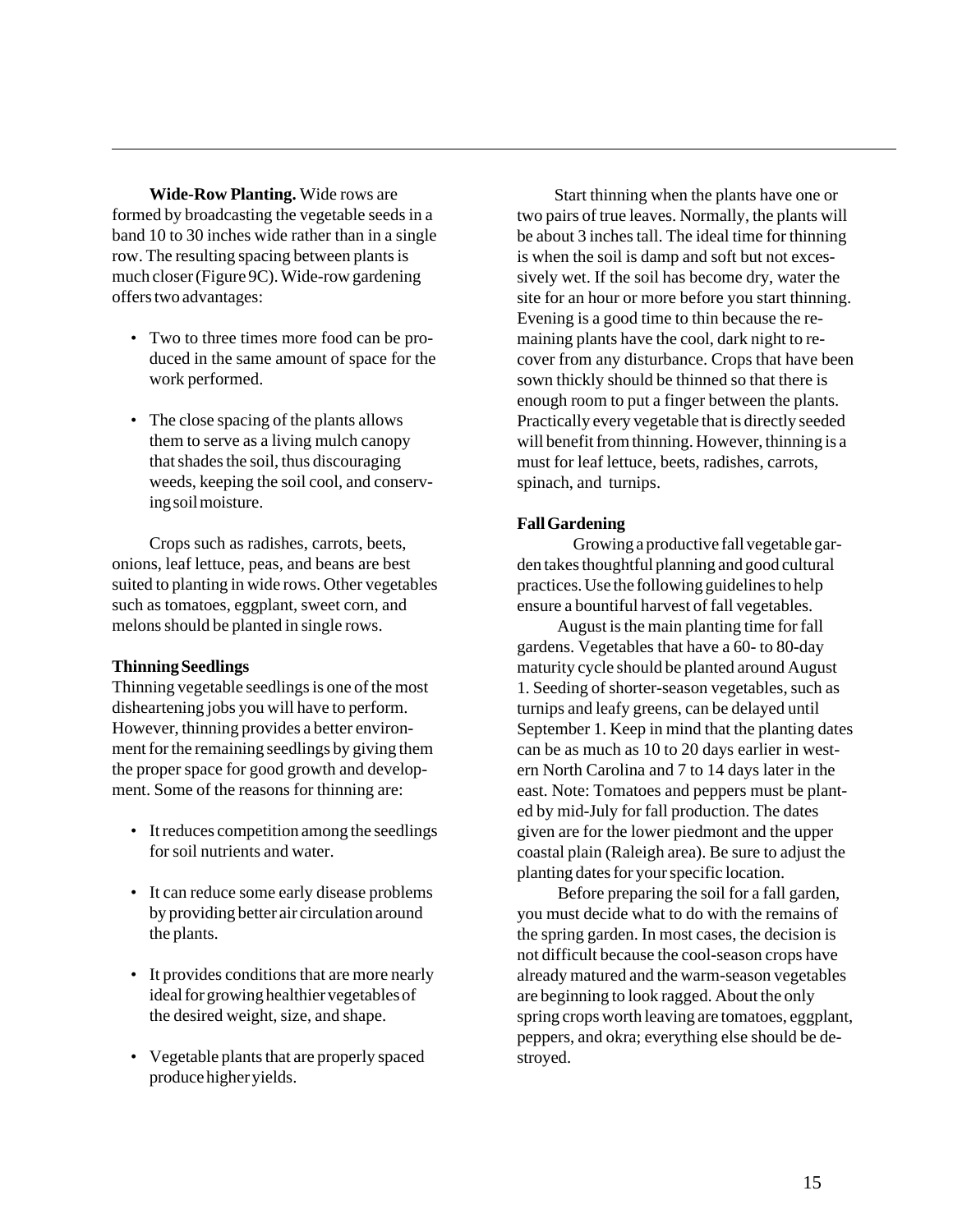The soil should be tilled to a depth of 6 to 8 inches. A good seedbed is necessary to get good stands in the fall. Lumpy soils with unrotted organic matter cause the soil to dry faster, resulting in poor stands. The soil should be tilled far enough ahead of planting (10 to 14 days) to allow crop residue to decompose. If needed, additional organic matter (leaves or compost) may be incorporated into the soil before fertilizing and planting.

Vegetables that may be grown in the fall garden are snap beans, beets, broccoli, Brussels sprouts, cabbage, cauliflower, carrots, collards, cucumbers, kale, kohlrabi, leaf lettuce, mustard, radishes, rutabagas, spinach, turnips, squash, and southern peas.

Seeds should be planted deeper in the fall when the moisture level is lower in the soil. In many cases, the planting depth may be 1 1/2 to 2 times as deep as for spring planting of the same crop.

Direct seeding (planting seeds rather than using transplants for crops like broccoli and collards) is often used in the fall. However, the success of this planting method depends on having enough moisture available to keep the young seedlings actively growing after germination. If you do not have an irrigation source available, you would be wise to buy vegetable transplants from a local garden center.

The methods for thinning plants and protecting them from sun in the fall garden are the same as described in previous sections on spring gardens.

It is not uncommon for insects and diseases to get their share of the fall garden. Most problems with insects and diseases result from a buildup in their populations from spring and summer. There is hope of keeping these pests at tolerable levels, however, if a few strategies are followed. First, review pertinent literature on insects and diseases from the local Extension Service office so you can determine when a problem is severe enough to warrant treatment. Second, strive to keep fall vegetables healthy

and actively growing; healthy plants are less susceptible to insects and diseases. Third, check the plants frequently for insect and disease damage. When sufficient damage is detected, use an approved pesticide.

Be sure the garden receives 1 inch or more of water each week. Failure to provide adequate moisture stresses the plants and reduces yields. It is drought, not heat, that damages vegetables. Organic mulches (straw, leaves, or compost) will help to conserve moisture and reduce weed growth. See the following section on watering for more information.

Fall vegetables need extra nitrogen just as do spring crops. Most crops will benefit from an application of nitrogen about midway through the maturity cycle. See the earlier section on soils and fertilization.

## **Watering**

All vegetable gardens need at least 1 inch of water each week. Determine when to water by examining the soil rather than the plants. Gardens with sandy soil must watered more frequently than those with a high percentage of clay. Generally, if the soil is dry when scratched to a depth of 1 to 2 inches, watering is necessary. On the other hand, if adequate moisture is available, the next watering can be scheduled for at least two days later.

Avoid watering the soil often for short periods of time. Shallow waterings promote the development of roots in the top 1 to 2 inches of soil rather than at a greater depth. This limited root development does not pose any real threat to plant growth early in the season because adequate moisture is generally available and needs for water are low. As the weather gets hotter and moisture is farther away from the soil surface, however, you will be forced to water the garden at frequent intervals (every two to three days) just to keep the plants from wilting. At this stage in the plants' life visible evidence indicates that they are suffering from a lack of water.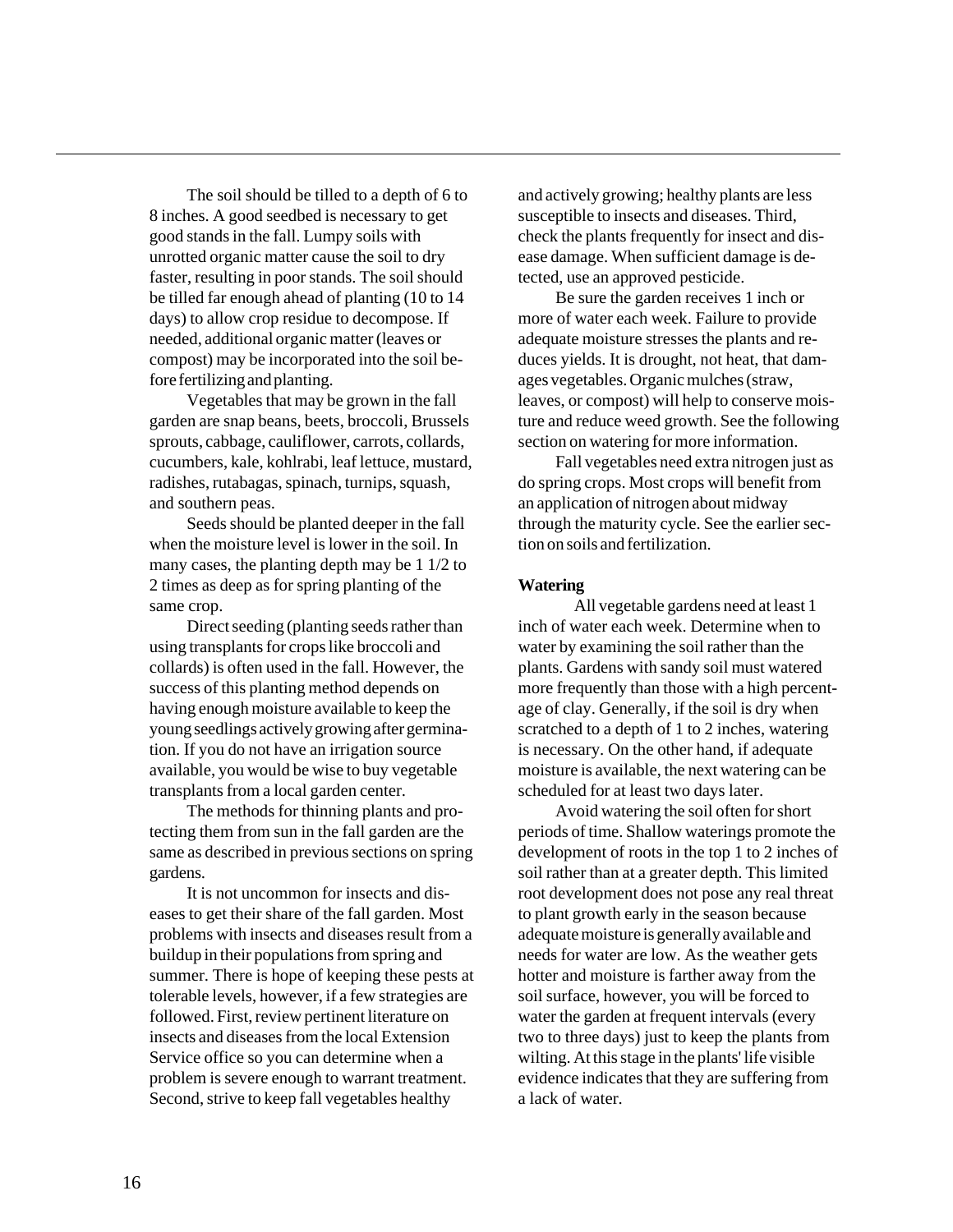**Sprinklers**. If you use a portable lawn sprinkler, be sure to keep the application rate low enough that water does not run off the soil. Water applied too fast will not soak into the soil. Also make sure that the vegetable plants do not interfere with the application pattern. Often this requires mounting the sprinkler on a small platform above the plants.

A garden takes about 75 gallons of water per 100 square feet (taking evaporation losses into account). When watering, wet the soil to a depth of 6 inches. After some experience you will learn how long it takes for water to reach that depth. One way to check is to dig into the soil with a long trowel or shovel to see how far the water has penetrated into the root zone. Another way is to measure how long it takes to apply 1 inch of water by placing small, straight-sided containers in a grid pattern over the area being watered. Check the containers every 30 minutes until they contain 1 inch of water. As a general guide, the average house spigot must be left running approximately 1 1/2 to 2 hours to apply 1 inch of water to 1,000 square feet.

**Drip and Trickle Irrigation**. A variety of drip and trickle irrigation systems are available through garden centers and mailorder catalogs. A soaker hose is the least expensive and easiest to use. These systems operate at low pressure and deliver small amounts of water to the soil very slowly. A problem that sometimes occurs is clogging of the small holes in the lines if the water comes from a spring. Do some comparison shopping before purchasing a drip system.

### **Weed Control and Mulching**

Gardens infested with weeds produce fewer vegetables because the weeds compete for the available soil nutrients, water, air, and sunlight. Weeds also provide a home for insects and diseases.

A steel hoe is one of the most effective weapons in fighting the war against weeds.

When used properly, it is rather accurate, very selective, always effective, and inexpensive. You may even find hand hoeing enjoyable work. You will not be able to control all weeds with the hoe alone, however. Weeds at the base of the plant must be pulled by hand. Do not allow weeds to become well established before they are removed because pulling large weeds can damage the root systems of vegetable plants. You can decrease the amount of hoeing you must do by using mulches and herbicides in your weed control program. Mulches help to retain soil moisture and reduce weed growth. They fall into two categories—organic types that decompose naturally in the soil, and inorganic types that do not decompose and therefore must be removed after serving their purpose.

Organic mulches are by far the most common. Typical examples are bark chips, compost, ground corncobs, chopped cornstalks, grass clippings, leaves, manure, newspapers, peanut shells, peat moss, pine needles, sawdust, straw, and wood shavings. Organic mulches are most useful in conserving soil moisture and reducing the soil temperature by 8° to 10°F during the summer. For this reason, they should not be used too early in the spring. If mulches are applied to cold garden soils, the soil will warm up more slowly and plant maturity will be delayed. On the other hand, organic mulches can reduce soil crusting. After the soil warms in the spring, an organic mulch may be applied to a depth of 2 to 4 inches around well-established plants. Be sure that there is adequate moisture in the soil before applying the mulch. Mulches such as sawdust, wood shavings, and corncobs can use up some of the soil nitrogen as they decompose. To compensate, you should add 1 to 2 cups of 8-8-8 or 10-10-10 fertilizer to each bushel of sawdust, wood shavings, or corncobs before applying them over the soil.

Inorganic mulches such as plastic (clear or black) are easier to use if applied before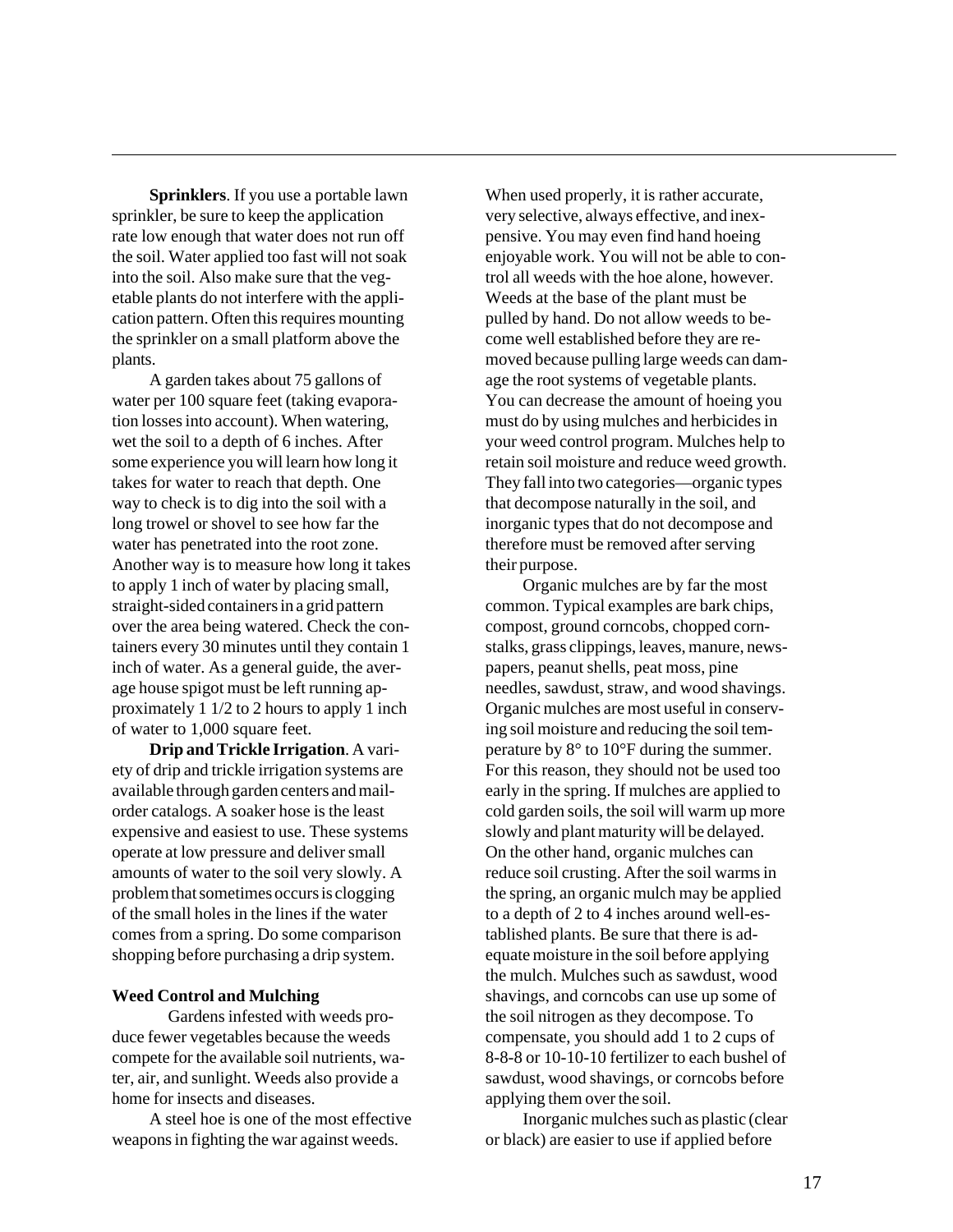planting. Soil moisture should be high before these filmlike materials are placed over the soil. The strips of plastic are applied by placing them over the prefertilized row to be planted, then burying the edges to prevent the wind from blowing them away. Short slits are then made in the material with a pocket knife for depositing seeds or planting transplants.

Using clear plastic results in a soil temperature increase of 8° to 10°F. The soil warms faster with clear plastic than with any other type of mulch. Because clear plastic does not exclude light, germination of weed as well as crop seeds is stimulated. The plastic must be removed as soon as the seedlings emerge through the soil.

Black plastic results in a soil temperature increase of 5° to 6°F early in the growing season and reduces the weed population. This material is highly recommended for crops that produce fruit on the ground, such as melons, cucumbers, squash, and tomatoes.

The choice of an organic or inorganic mulch depends on the season and what purpose the mulch is to serve. Organic mulches are best if the goal is to conserve moisture and reduce soil temperatures during the summer. They can also help to reduce soil crusting. The greatest value of inorganic mulches is their ability to increase soil temperature very early in the growing season when the soil is cool.

Herbicides are the other weed control aid you can employ. No single herbicide will control weeds in all vegetable crops. Also, it is difficult to apply relatively small amounts of the herbicide evenly to the garden surface. Miscalculation or miscalibration of the application equipment can cause some areas of the garden to be treated with too much or too little of the herbicide, which can lead to growth problems for some vegetables.

Dacthal (DCPA) and Treflan (trifluralin) are the two herbicides labeled for use with the broadest range of vegetables in the

home garden. Dacthal may be purchased as a granular and wettable powder. It is generally applied to the soil surface after planting. Treflan may be purchased in granular and liquid forms. Unlike Dacthal, Treflan must be applied to the soil surface and then incorporated into the top 1 to 2 inches of soil by raking or rototilling. Although herbicides are available, the best weed control method for most home gardens is probably a steel hoe used in conjunction with a mulch.

### **Insect and Disease Control**

For information on pest identification and control, consult your county Extension Service agent and the booklets listed at the end of this publication.

## **Harvesting**

The nutritional content, freshness, and flavor that vegetables possess depend on the stage of maturity and the time of day at which they are harvested. Overmature vegetables will be stringy and coarse. When possible, harvest vegetables during the cool part of the morning and process them as soon as possible. If for some reason processing must be delayed, cool the vegetables in ice water or crushed ice and store them in the refrigerator to preserve flavor and quality. Here are some brief guidelines for harvesting vegetable crops:

- **Asparagus**—Harvest the spears when they are at least 6 to 8 inches tall by snapping or cutting them at ground level. A few spears may be harvested the second year after crowns are set out. A full harvest season will last 4 to 6 weeks during the third growing season.
- **Beans, Snap**—Start harvesting before seeds develop in the pod. Beans are ready to pick if they snap easily when bent in half.
- **Beans, Lima**—Harvest when the pods first start to bulge with the enlarged seeds. Pods must still be green, not yellowish.
- **Broccoli**—Harvest the dark green, compact cluster or head while the buds are shut tight,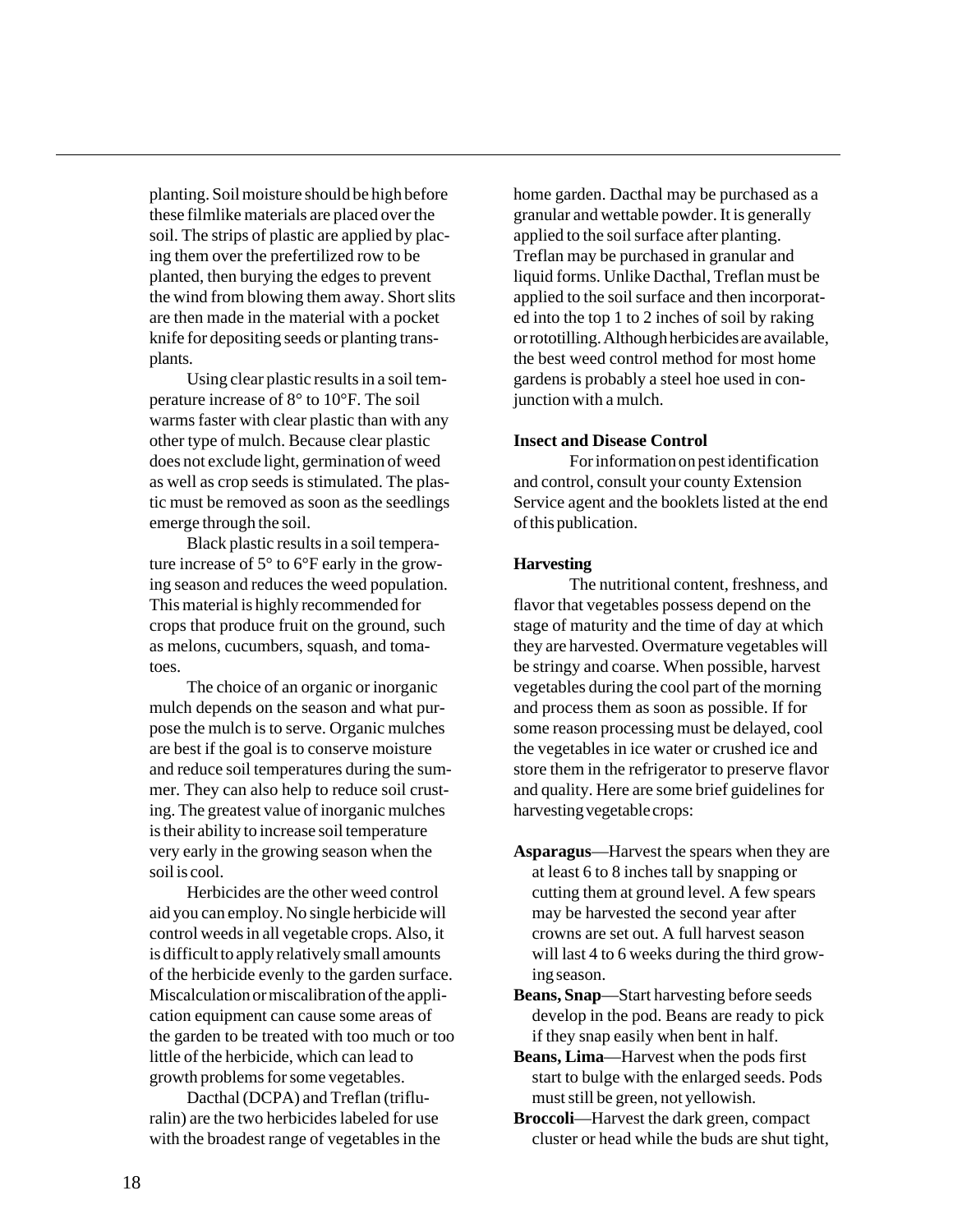before any yellow flowers appear. Smaller side shoots will develop later, providing a continuous harvest.

- **Brussels Sprouts**—Harvest the lower sprouts (small heads) when they are about 1 to 1 1/2 inches in diameter by twisting them off. Lower leaves along the stem may be removed to hasten maturity.
- **Cabbage**—Harvest when the heads feel hard and solid.
- **Carrots**—Harvest when the roots are 3/4 to 1 inch in diameter. The largest roots generally have the darkest tops.
- **Cauliflower**—Exclude sunlight (blanch) when the curds are 1 to 2 inches in diameter by loosely tying together the outer leaves above the curd with a string or rubber band. Harvest the curds (heads) when they are 4 to 6 inches in diameter but still compact, white, and smooth. The head should be ready 10 to 15 days after tying.
- **Collards**—Harvest older, lower leaves when they reach a length of 8 to 12 inches. New leaves will grow as long as the central growing point remains, providing a continuous harvest. Whole plants may be harvested and cooked if desired.
- **Corn, Sweet**—Silks begin to turn brown and dry out as the ears mature. Check a few ears for maturity by opening the top of the ear and pressing a few kernels with a thumbnail. If the liquid exuded is milky rather than clear, the ear is ready for harvest. Cooking a few ears is a good way to test for maturity.
- **Cucumbers**—Harvest when the fruits are deep green, before yellow color appears. The length should be 2 to 3 inches for sweet pickles, 5 to 6 inches for dills, and 6 to 8 inches for slicing. Pick 4 to 5 times per week to encourage continuous production. Mature cucumbers left on the vine will stop production of the entire plant.
- **Eggplant**—Harvest when the fruits are 4 to 5 inches in diameter and their color is a glossy purplish black. (A white variety of eggplant is also available.) The fruit is get-

ting too old when the color starts to dull or become bronzed. Because the stem is woody, cut—do not pull—the fruit from the plant. A short stem should remain on each fruit.

- **Kale**—Twist off the outer, older leaves when they reach a length of 8 to 10 inches and are medium green in color. Heavy, dark green leaves are over- mature and are likely to be tough and bitter. New leaves will grow, providing a continuous harvest.
- **Kohlrabi**—Harvest when the thickened stems or bulb (the edible part) is 2 to 3 inches in diameter by cutting off the plant just below the bulb. Stems become woody if left too long before harvest.
- **Lettuce**—Harvest the older, outer leaves from leaf lettuce as soon as they are 4 to 6 inches long. Harvest heading types when the heads are moderately firm and before seed stalks form.
- **Muskmelons (Cantaloupe)**—Harvest when the stem slips easily from the fruit with a gentle tug. Another indicator of ripeness is when the netting on skin becomes rounded and the flesh between the netting turns from a green to a tan color.
- **Mustard**—Harvest the leaves and leaf stems when they are 6 to 8 inches long; new leaves will provide a continuous harvest until they become strong in flavor and tough in texture from temperature extremes.
- **Okra**—Harvest young, tender pods when they are 2 to 3 inches long. Pick at least every other day during the peak growing season. Overmature pods become woody and are too tough to eat.
- **Onions**—Harvest when the tops fall over and begin to turn yellow. Dig the onions and allow them to dry out in the open sun for a few days to toughen the skin. Then remove the dried soil by brushing the onions lightly. Cut the stem, leaving 2 to 3 inches attached, and store in a net-type bag in a cool, dry place.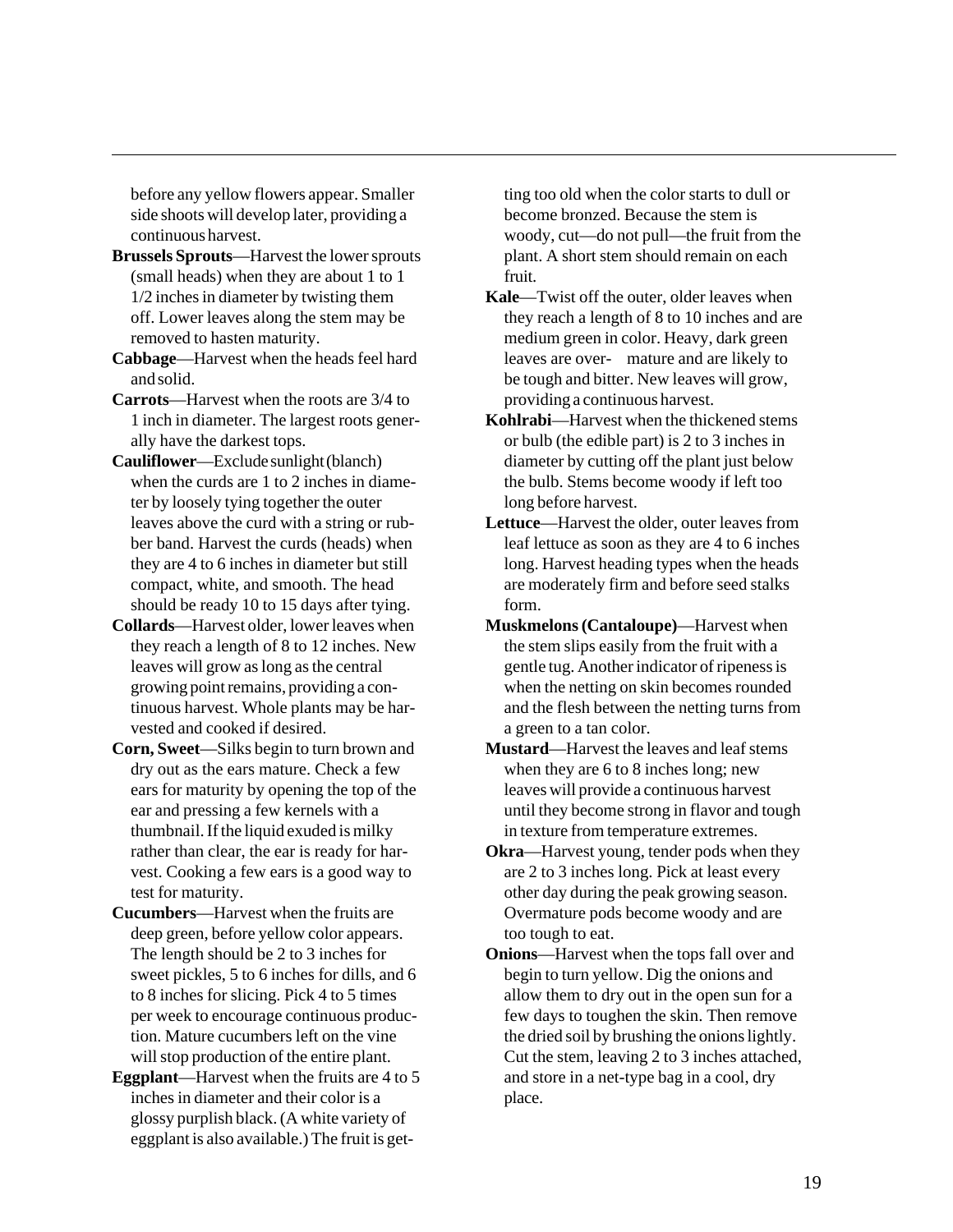**Peas**—Harvest regular peas when the pods are well rounded; edible-podded varieties should be harvested when pods are well rounded but before seeds are more than one-half of their full size if the pods are to be eaten; harvest when seeds are fully developed but still fresh and bright green if pods are to be discarded. Pods are getting too old when they lose their brightness and turn light or yellowish green.

- **Peppers**—Harvest sweet peppers with a sharp knife when the fruits are firm, crisp, and full size. Green peppers will turn red if left on the plant. Allow hot peppers to attain their bright red color and full flavor while attached to the vine; then cut them and hang them to dry.
- **Potatoes (Irish)**—Harvest the tubers when the plants begin to dry and die down. Store the tubers in a cool, highhumidity location with good ventilation, such as the basement or crawl space of the house. Avoid exposing the tubers to light. Greening, which denotes the presence of dangerous alkaloids, will occur even with small amounts of light.
- **Pumpkins**—Harvest pumpkins and winter squash before frost and after the vines dry up, the fruit color darkens, and the skin surface resists puncture from your thumbnail. Avoid bruising or scratching the fruit while handling it. Leave a 3- to 4-inch portion of stem attached to the fruit and store it in a cool, dry location with good ventilation.
- **Radishes**—Harvest when the roots are 1/2 to 1 1/2 inches in diameter. The shoulders of radish roots often appear through the soil surface when they are mature. If left in the ground too long, they will become tough and woody.
- **Rutabagas**—Harvest when the roots are about 3 inches in diameter. The roots may be stored in the ground and used as needed if properly mulched.
- **Spinach**—Harvest by cutting all the leaves off at the base of the plant when they are 4 to 6 inches long. New leaves will grow, providing additional harvests.
- **Squash, Summer**—Harvest when the fruit is soft, tender, and 6 to 8 inches long (3 to 4 inches across for patty pans). The skin color often changes to a dark, glossy green or yellow, depending on variety. Pick every two to three days to encourage production.
- **Sweetpotatoes**—Harvest the roots when they are large enough for use before frost. Avoid bruising or scratching during handling. (Damaged sweetpotatoes rot easily in storage.) Ideal storage conditions are a temperature of 55°F and a relative humidity of 85 percent. The basement or crawl space of a house may suffice.
- **Swiss Chard**—Harvest by breaking off the developed outer leaves 1 inch above the soil. New leaves will grow, providing a continuous harvest.
- **Tomatoes**—Harvest the fruits at the most appealing ripeness stage—up to dead red ripe. (There are some yellow varieties of tomatoes.) Flavor is best at room temperature, but ripe fruit may be held in the refrigerator at 45 to 50°F for 7 to 10 days.
- **Turnips**—Harvest the roots when they are 2 to 3 inches in diameter but before heavy frosts occur in the fall. The tops may be used as greens when the leaves are 3 to 5 inches long.
- **Watermelons**—Ripe watermelons produce a dull thud rather than a sharp, metallic sound when thumped. Other ripeness indicators are a deep yellow rather than white color where the melon touches the ground, brown tendrils on the stem near the fruit, and a rough, slightly ridged feel to the skin surface.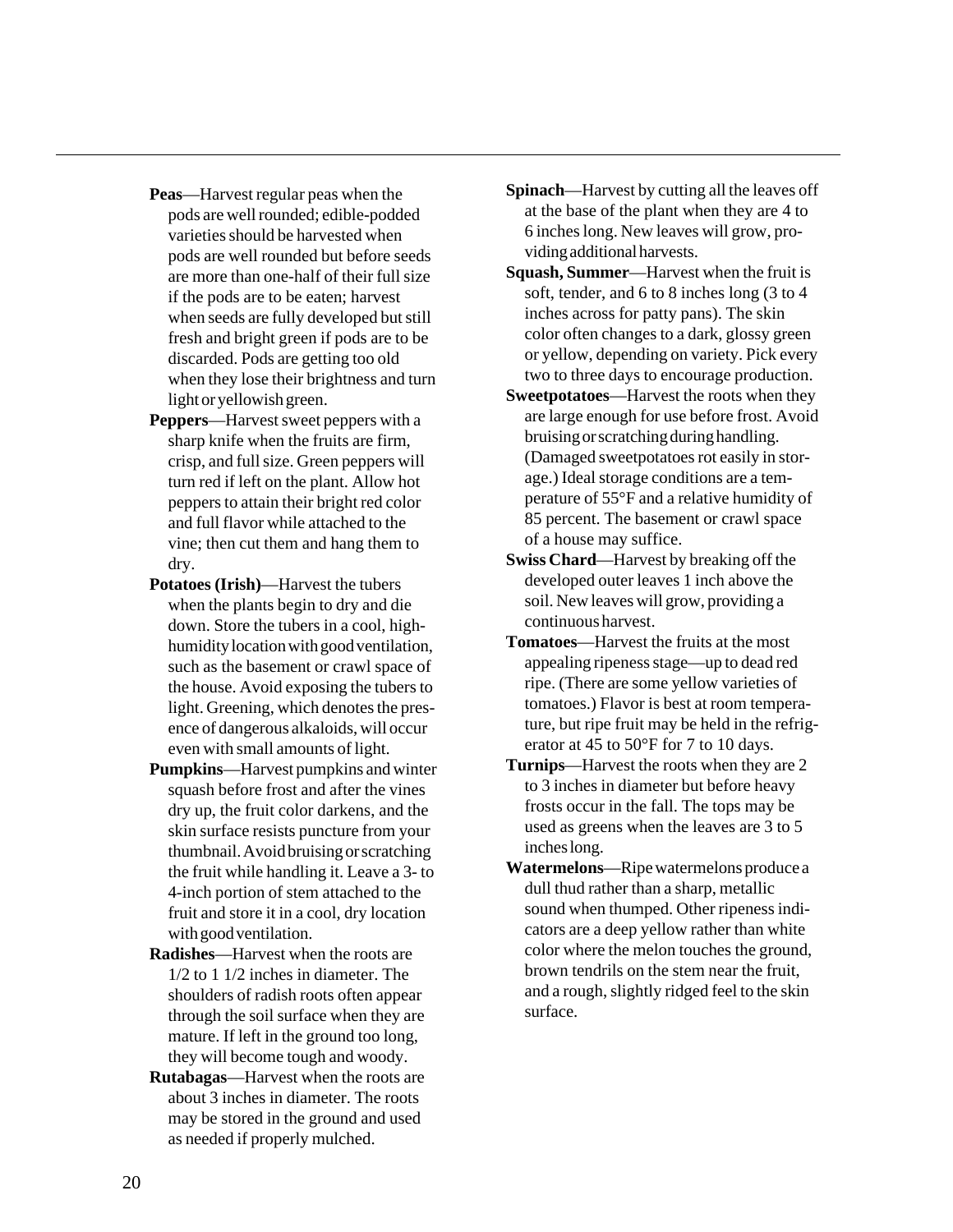## **Composting**

Composting is a way of recycling organic waste materials that you would ordinarily discard. When these materials are placed into a compost pile with soil, water, and certain other materials, they decay into a rich humus that you can use as mulch or work into garden or potting soil to improve its structure.

The organic materials most often composted are leaves, grass clippings, straw, weeds (before they have gone to seed), and plant parts from vegetable and flower gardens. Avoid using diseased material or plants that have been treated with weed killers. Do not include meat scraps and bones because they attract rodents and dogs. Avoid pine straw because it decays slowly.

The texture of organic material affects its rate of decay. Smaller particles decompose faster than larger ones. When possible, put the material through a shredder or run over it with a lawn mower before putting it onto the compost pile.

It is usually best to locate the compost pile in the backyard where it can be screened from view. Most gardeners prefer to make compost in a bin constructed of fence wire, treated wood, or concrete. If you use the bin method, make the structure large enough to provide for two bins so that the compost can be turned from one bin into the other periodically. Each bin should be 3 to 5 feet wide, 4 to 6 feet high, and any convenient length. One side of each bin should be removable for convenience in building up the compost material and in removing it. Rectangular bins are usually easier to use.

Start the compost pile by putting a 6- to 8-inch layer of organic material (leaves, straw, or grass clippings) at the bottom of the pile. Sprinkle the layer with water and add a layer of soil about 1 inch thick. Next spread 1 cup of 8-8-8 fertilizer and 1 cup of ground limestone for each 10 square feet of surface area. One or 2 inches of horse manure can be used in place of commercial fertilizer. The fertilizer or manure provides nutrients for the microor-

ganisms that help decompose the organic materials. Repeat this process of adding 6 to 8 inches of organic matter, water, fertilizer, and ground limestone as many times as needed to use up the available compost materials.

Since moisture hastens decomposition, make a saucer-shaped depression in the top of the pile to catch rainwater. Also, wet the pile thoroughly during dry weather. The material will decompose faster and the mixture will be better if the compost is shoveled from one pile to another about every two months.

The finished compost should be ready in less than four to six months, depending on how well the microbial activity is sustained through proper nutrition, aeration, and moisture. When ready for use, the compost will be a dark brown color and friable; that is, it will crumble readily when turned over. For additional information, see Chapter 9, Part II, *Composting a Guide to Managing Organic Yard Wastes*.

### **Common Garden Problems**

It sometimes helps to understand what has gone wrong with a particular crop so you can avoid making the same mistake again next year. Here are some common garden problems and recommendations for preventing them:

- **Seedlings die shortly after emergence.** This problem is most likely to occur with beans, peas, vine crops, and sweet corn. The presence of soil-borne fungi and planting in cold, wet soils are the main causes. The situation can usually be avoided by planting treated seeds in warm soil.
- **Broccoli flowers before the heads mature.** This situation is likely to occur if the plants have been stunted by poor growing conditions or if the plants have been set out too late in the spring. Broccoli needs cool weather for best head formation.
- **Cabbage heads split.** Certain varieties are more prone to this condition than others. However, heavy rains after theheads are almost mature will often cause splitting. Twisting or pulling the cabbage head to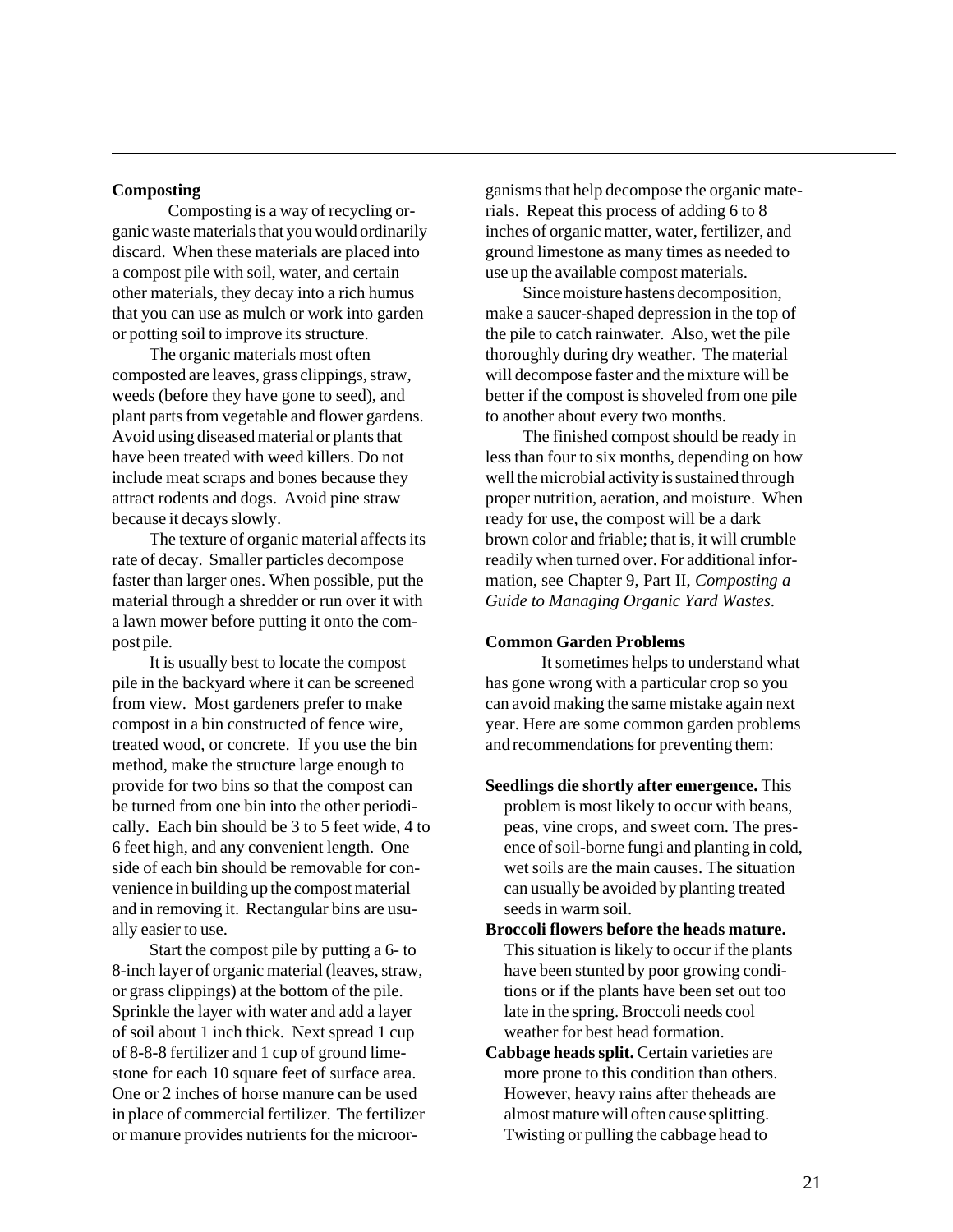break some of the roots will decrease the amount of water the cabbage absorbs and thus reduce splitting.

- **Corn ears do not fill properly.** Poor pollination due to hot, dry weather is likely the cause. Since corn is pollinated by wind, it is advisable to plant corn in blocks of three to four rows rather thanone long row. Too much nitrogen in the soil, low potassium levels, and insects feeding on the silks may contribute to the problem.
- **Bitter cucumbers.** Older plants, low fertility, drought conditions, and high temperatures contribute to bitterness in cucumbers. Maintaining adequate moisture, mulching the soil, and fertilizing properly will delay or possibly prevent bitterness. Most bitterness can be removed by peeling off a thicker portion of the skin during preparation.
- **Cantaloupes with poor flavor.** Poor taste in cantaloupes is caused by too much water during the last week of vine growth. Try to avoid watering the plants just before harvest. Nothing can be done, of course, about excessive rainfall during this critical period.
- **Poor fruit set of vine crops.** Poor pollination is the problem. Squash, cucumbers, and other vine crops produce both male and female blossoms. It is normal for vine crops to produce 10 or more male blossoms before female blossoms are formed. The male blossoms drop without any fruit production. Fruit set usually starts once the female blossoms develop. Bees are needed to transfer the pollen from male to female blossoms. Remember, blossoms of vine crops are open only one day for pollination.

## **Tomatoes flower without setting fruit.**

Temperature extremes—too high or too low—will prevent fruit from forming. Generally, night temperatures below 60°F and day temperatures above 90°F will keep tomato plants from setting fruit.

**Tomatoes rot on the blossom end.** This type of rot is caused by lack of calcium in the blossom end of the fruit. It can be reduced by proper liming and fertilization, mulching, and maintaining a uniform moisture supply.

## **Proper Use of Pesticides**

WHEN USING PESTICIDES, ALWAYS FOLLOW LABEL DIRECTIONS. The label explains how to use a pesticide properly and safely. Use any pesticide only on those crops listed on the label. Use the recommended rate and apply the pesticide at the time and in the manner stated on the label.

## **Obey all precautions listed on the label for using a pesticide safely; for example:**

- "Keep out of reach of children"
- "Keep away from pets"
- "Do not use near fire, sparks, or flame"
- "Do not inhale, ingest, or allow to get on skin"
- "Do not store near food, feed, seed, or animals"
- "Do not contaminate water supplies"
- "Wear protective clothing called for on the label"

## **If you need more information on pesticides, contact these sources:**

### **Emergency Medical Advice:**

Carolinas Poison Control Center P.O. Box 32861 Charlotte, North Carolina 28323-2861 Phone 1-800-848-6946

### **Pest Control:**

Your county Cooperative Extension Center.

### **Regulations, Violations:**

Pesticide Section N.C. Department of Agriculture P.O Box 27647 Raleigh, North Carolina 27611 Phone (919) 733-3556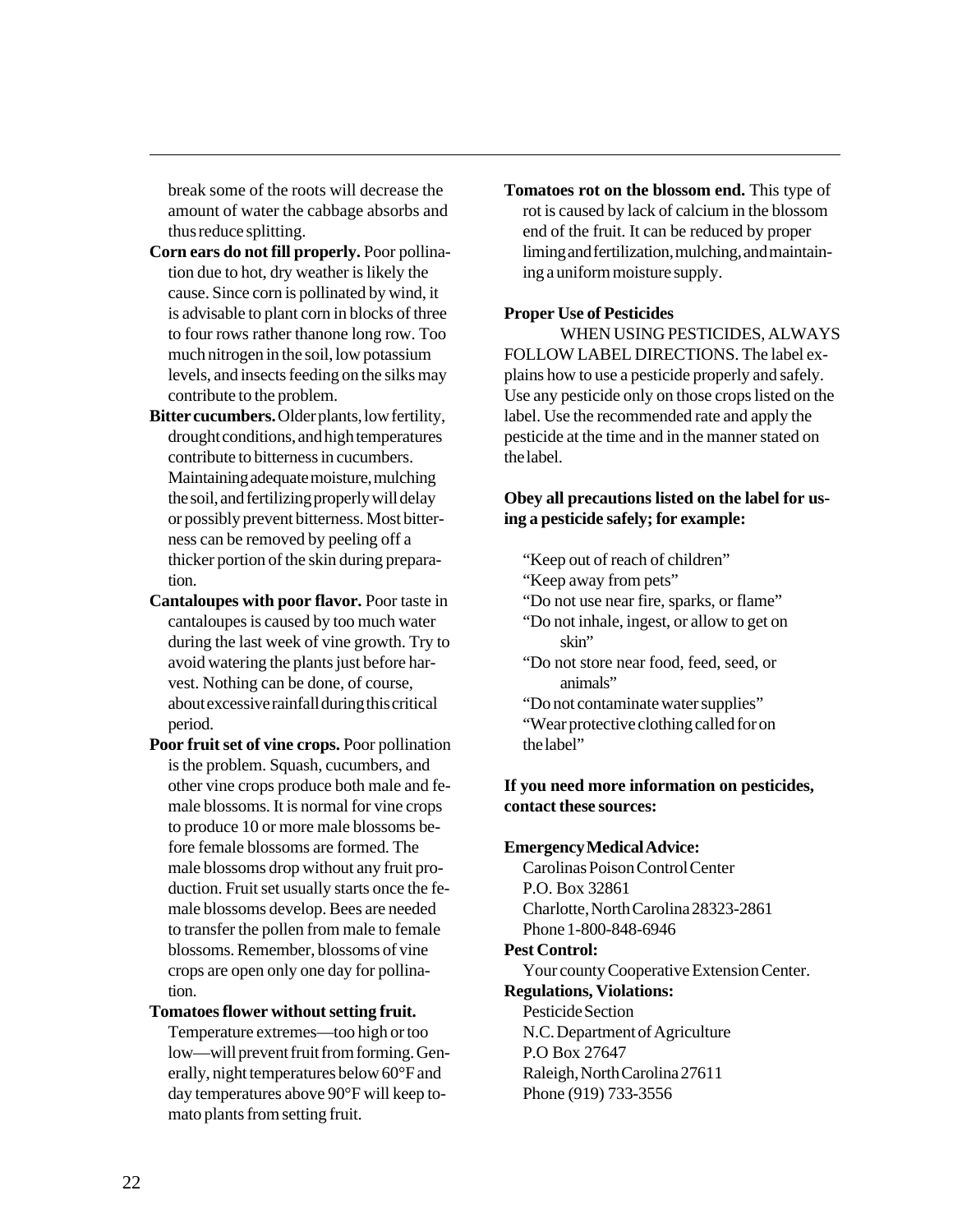#### **Pesticide Education Programs:**

Pesticide Education Specialist Campus Box 7609 North Carolina State University Raleigh, North Carolina 27695-7609 Phone (919) 515-3113

#### **Health-Related Matters:**

Pesticides Program Division of Epidemiology Environmental Epidemiology 1912 Mail Services Center Raleigh, North Carolina 27699-1912 Phone (919) 733-3410

#### **Disposal Advice:**

Hazardous Waste Disposal, Food and Drug Protection Division North Carolina Department of **Agriculture** 4000 Reedy Creek Road Raleigh, North Carolina 27607 Phone (919) 733-7366

#### **For Additional Information**

The following North Carolina Cooperative Extension Service publications can be obtained from your county Extension Center or by writing to Communication Services, Campus Box 7603, North Carolina State University, Raleigh, NC 27695- 7603. Single copies are free except as noted. Make checks payable to: N.C. State University.

*Quick Reference Home Vegetable Gardening Guide*, AG-12, 4p. (Planting guide with list of suggested varieties; updated annually). *Insect Control for Vegetable Gardeners*, AG-19, 12p. *Careful Soil Sampling*, AG-372, 2p. *Insect and Related Pests of Vegetables: Some Important, Common, and Potential Pests in the Southeastern United States*, AG-295, 181p. For sale only; \$7.00. Check payable to NCSU must accompany order. *Insect Pests of Vegetables*, AG-404, 29p. *Using Pesticides Safely: A Guide for Homeowners* (unnumbered), 8p.

Recommendations for the use of agricultural chemicals are included in this publication as a convenience to the reader. The use of brand names and any mention or listing of commercial products or services in this publication does not imply endorsement by the North Carolina Cooperative Extension Service nor discrimination against similar products or services not mentioned. Individuals who use agricultural chemicals are responsible for ensuring that the intended use complies with current regulations and conforms to the product label. Be sure to obtain current information about usage regulations and examine a current product label before applying any chemical. For assistance, contact your county Cooperatvie Extension Service agent.